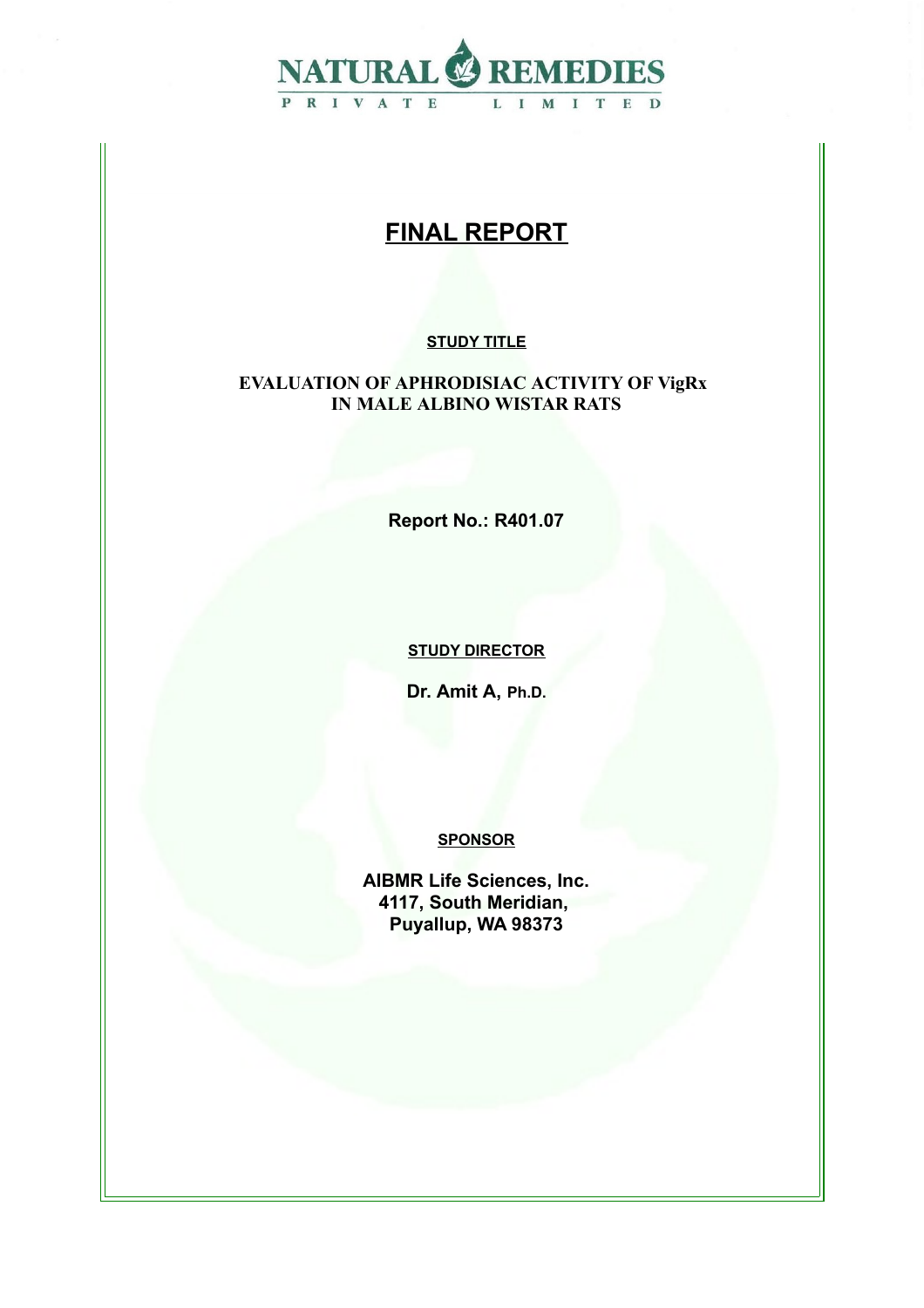

#### **NATURAL REMEDIES PVT. LTD. Report No.: R401.07**

| <b>CONTENTS</b>                      | PAGE NO.       |
|--------------------------------------|----------------|
| Preface                              | 4              |
| General                              | 4              |
| Objectives                           | 5              |
| Materials and methods                | 6              |
| Test substance                       | 6              |
| Preparation of dose                  | $\overline{7}$ |
| Justification for selection of doses | 8              |
| Test system                          | 9              |
| Randomization of animals             | 10             |
| Drugs/chemicals used                 | 11             |
| Induction of estrus in female rats   | 12             |
| Selection of male rats               | 13             |
| Experimental design                  | 14             |
| Observations                         | 15             |
| <b>Behavioral signs</b>              | 15             |
| <b>Testosterone</b>                  | 15             |
| Histopathology                       | 15             |
| <b>Statistics</b>                    | 16             |
| <b>Results</b>                       | 17             |
| Mount latency                        | 17             |
| Mount frequency                      | 17             |
| Intromission latency                 | 17             |
| Intromission frequency               | 18             |
| Ejaculation latency                  | 18             |
| Ejaculation frequency                | 18             |
| Post ejaculatory interval            | 19             |
| Testosterone                         | 19             |
| Histopathology                       | 19             |
| Conclusion                           | 20             |
| Key personnel                        | 21             |
| Disclaimer                           | 22             |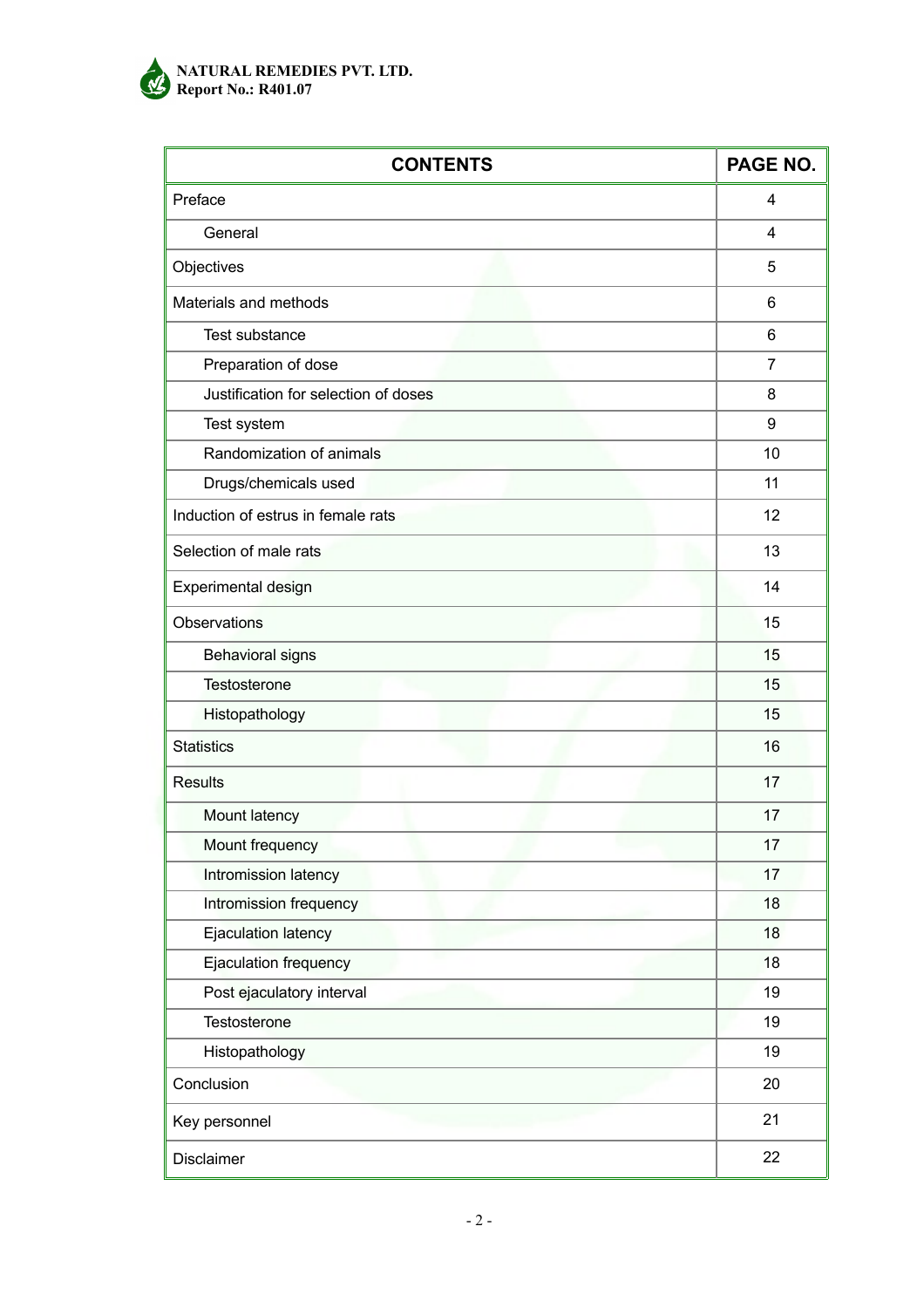

| <b>CONTENTS</b>                                                            | PAGE NO. |
|----------------------------------------------------------------------------|----------|
| <b>Tables</b>                                                              |          |
| 1. Effect of VigRx on mount latency in male albino Wistar rats             | 23       |
| 2. Effect of VigRx on mount frequency in male albino Wistar rats           | 24       |
| 3. Effect of VigRx on intromission latency in male albino Wistar rats      | 25       |
| 4. Effect of VigRx on intromission frequency in male albino Wistar rats    | 26       |
| 5. Effect of VigRx on ejaculation latency in male albino Wistar rats       | 27       |
| 6. Effect of VigRx on ejaculation frequency in male albino Wistar rats     | 28       |
| 7. Effect of VigRx on post ejaculatory interval in male albino Wistar rats | 29       |
| 8. Effect of VigRx on testosterone level in male albino Wistar rats        | 30       |
| 9. Effect of VigRx on number of spermatogonia in male albino Wistar rats   | 31       |
| Appendices                                                                 |          |
| Protocol                                                                   |          |
| II. Certificate of Analysis                                                |          |

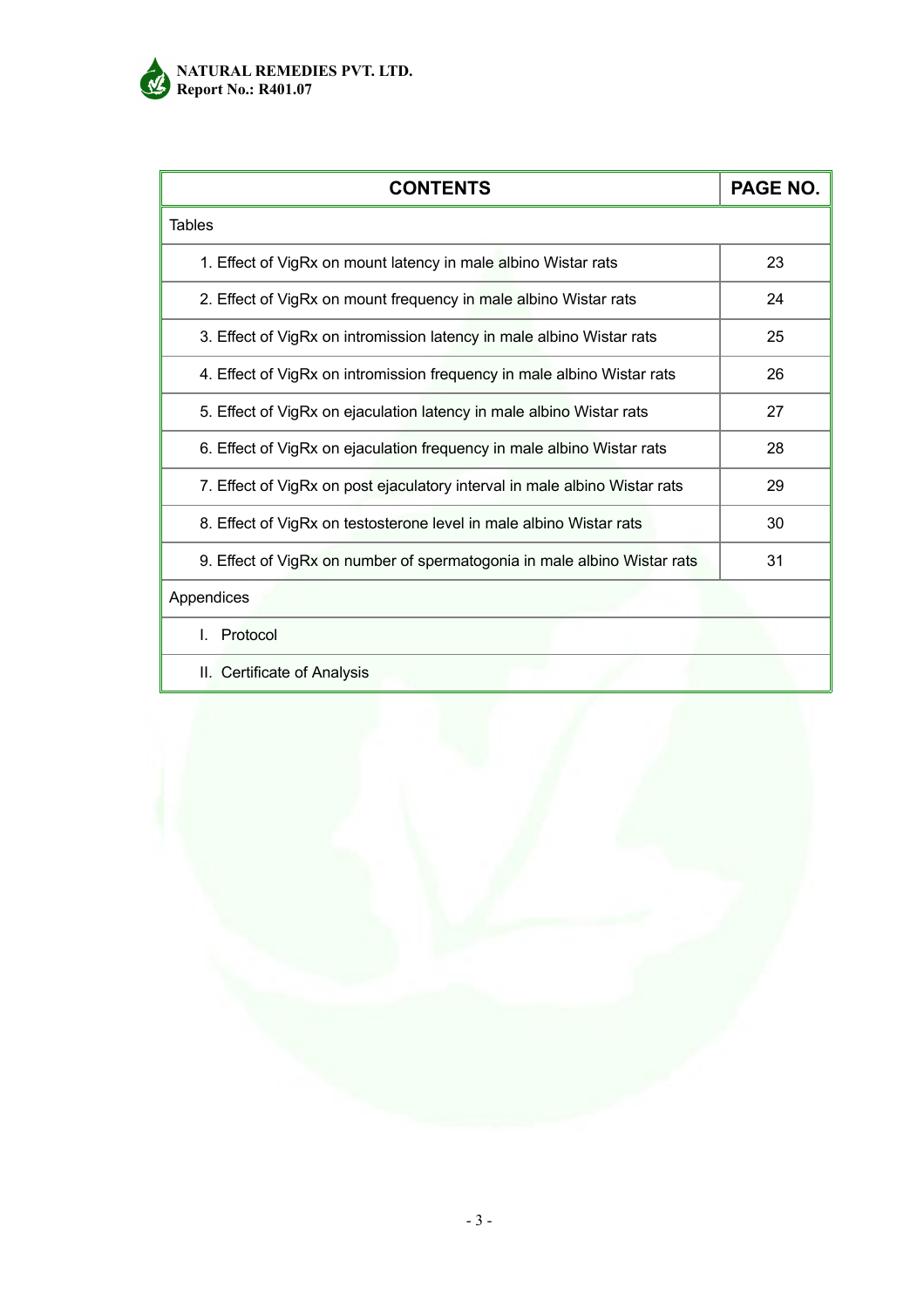

## **PREFACE**

| General     |                                                                                             |
|-------------|---------------------------------------------------------------------------------------------|
| Study title | Evaluation of aphrodisiac activity of VigRx in<br>$\ddot{\cdot}$<br>male albino Wistar rats |
| Sponsor     | AIBMR Life Sciences, Inc.,<br>:<br>4117, South Meridian,<br>Puyallup, WA 98373              |
| Report No.  | R401.07<br>$\ddot{\cdot}$                                                                   |
|             |                                                                                             |
|             |                                                                                             |
|             |                                                                                             |
|             |                                                                                             |
|             |                                                                                             |
|             |                                                                                             |
|             |                                                                                             |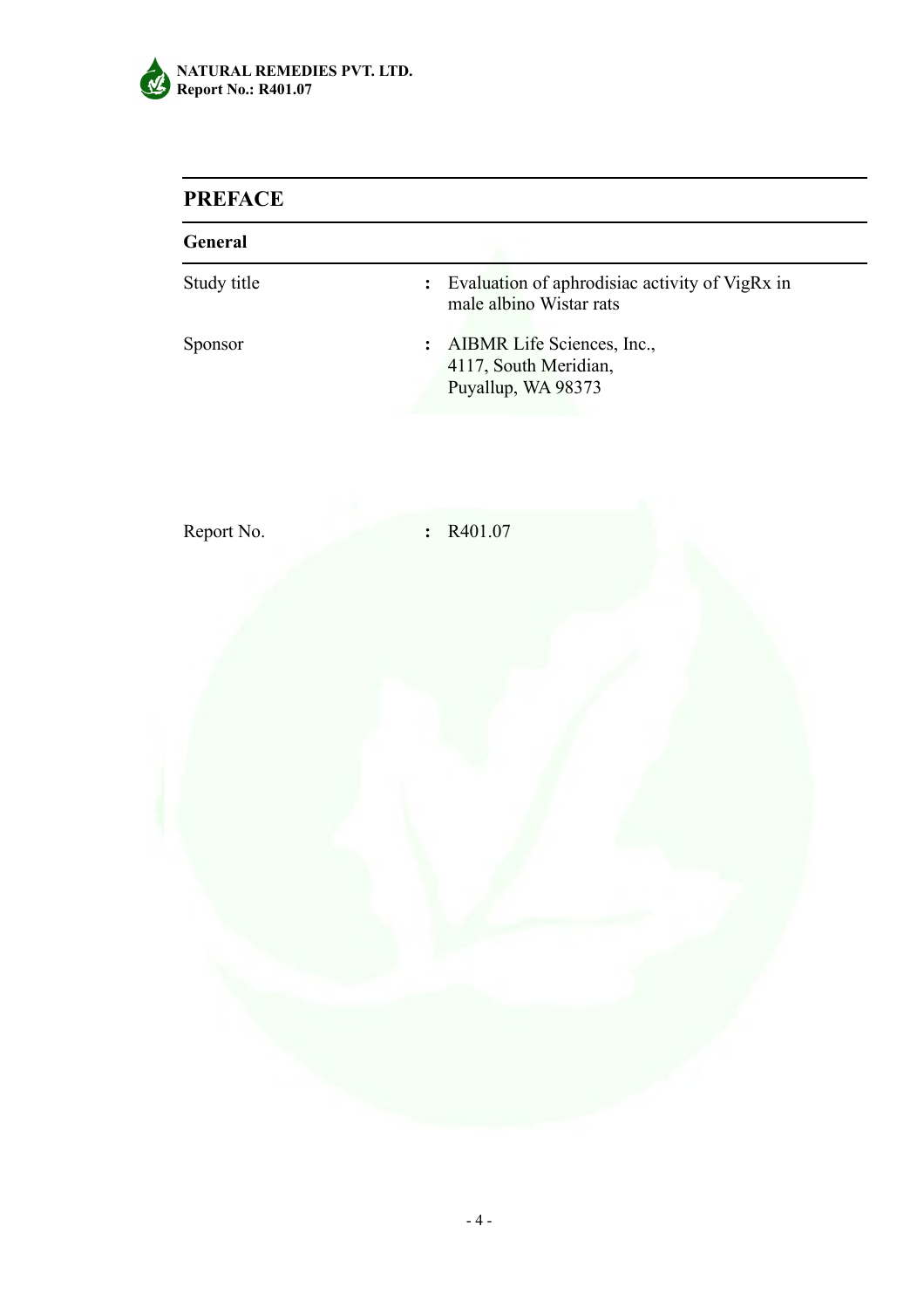

## **OBJECTIVES**

The purpose of this study is to evaluate the aphrodisiac activity of VigRx in male albino Wistar rats. The results of this study will provide preliminary information about the efficacy of VigRx to be used as an aphrodisiac agent.

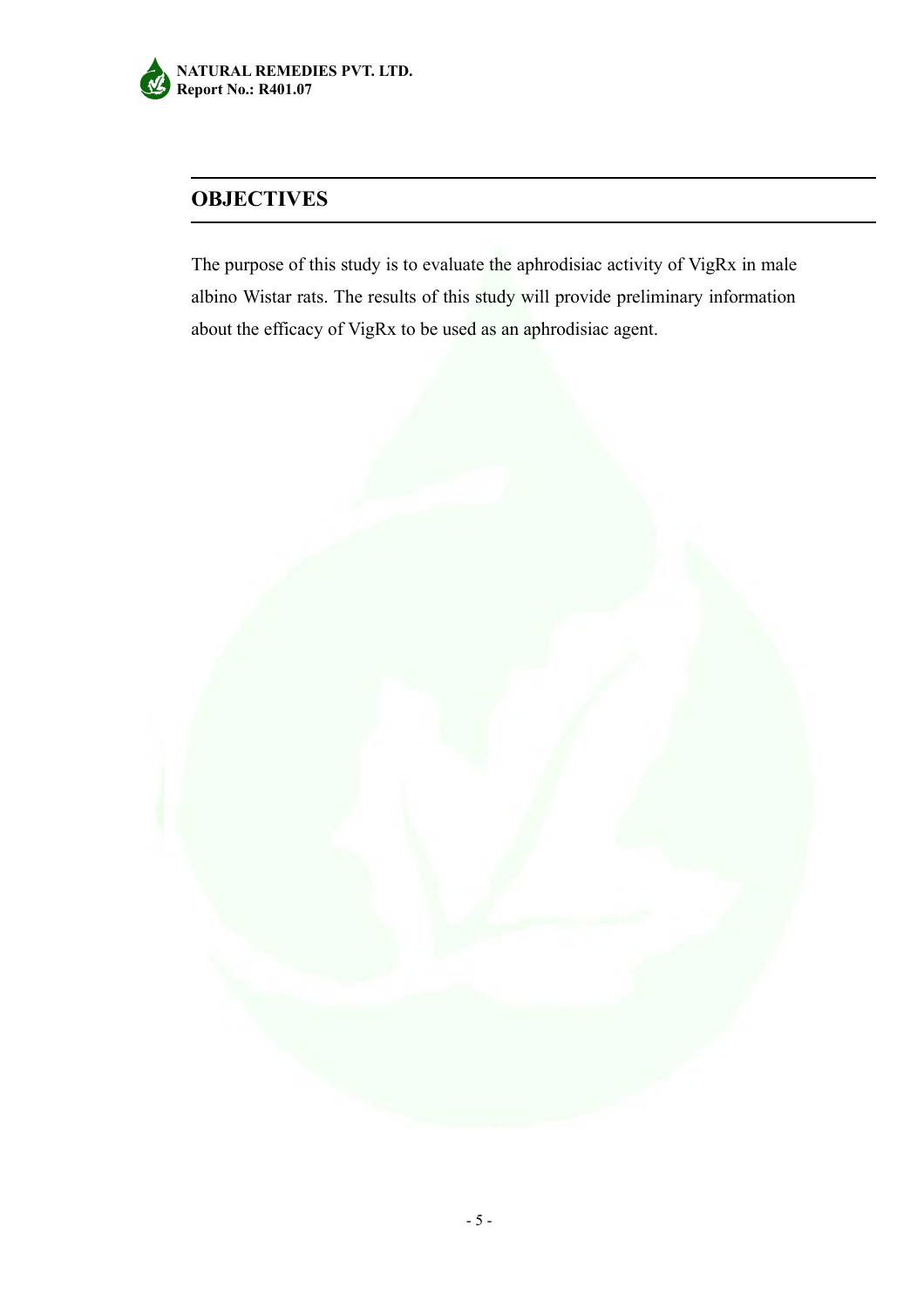

# **MATERIALS AND METHODS**

| <b>Test substance</b>     |                                                                                             |
|---------------------------|---------------------------------------------------------------------------------------------|
| <b>Sponsor</b>            | AIBMR Life Sciences, Inc.,<br>$\ddot{\cdot}$<br>4117, South Meridian,<br>Puyallup, WA 98373 |
| Label on substance        | <b>VigRx Tablet Blend</b><br>$\ddot{\phantom{a}}$<br>Lot No.: $120657$                      |
| Characteristics of sample | : Consistency - Solid (powder)<br>- Brown<br>Colour                                         |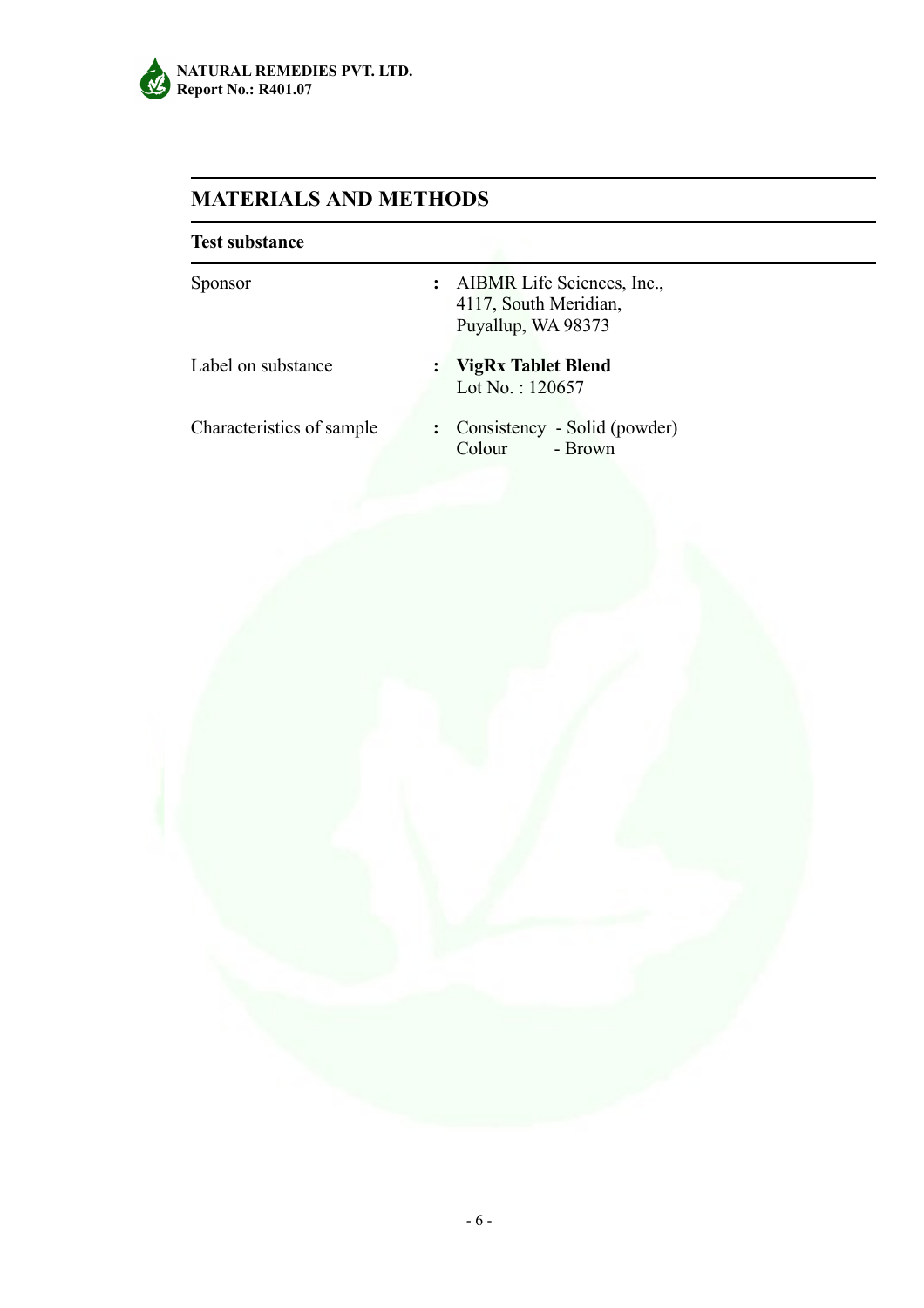

# **Preparation of dose**

| Dose        |    | $\therefore$ 225, 335 and 450 mg/kg body weight.                                                                                                                                                              |
|-------------|----|---------------------------------------------------------------------------------------------------------------------------------------------------------------------------------------------------------------|
| Dose volume | t. | $10 \text{ ml/kg}$ .                                                                                                                                                                                          |
| Vehicle     |    | : Demineralised water.                                                                                                                                                                                        |
| Procedure   |    | The test substance was taken in demineralised water to<br>obtain $22.5$ , $33.5$ and $45.0$ mg/ml strength. The test<br>substance was administered in the dose volume of 10<br>ml/kg body weight for 14 days. |
|             |    | The formulation was prepared fresh on each day of<br>dosing.                                                                                                                                                  |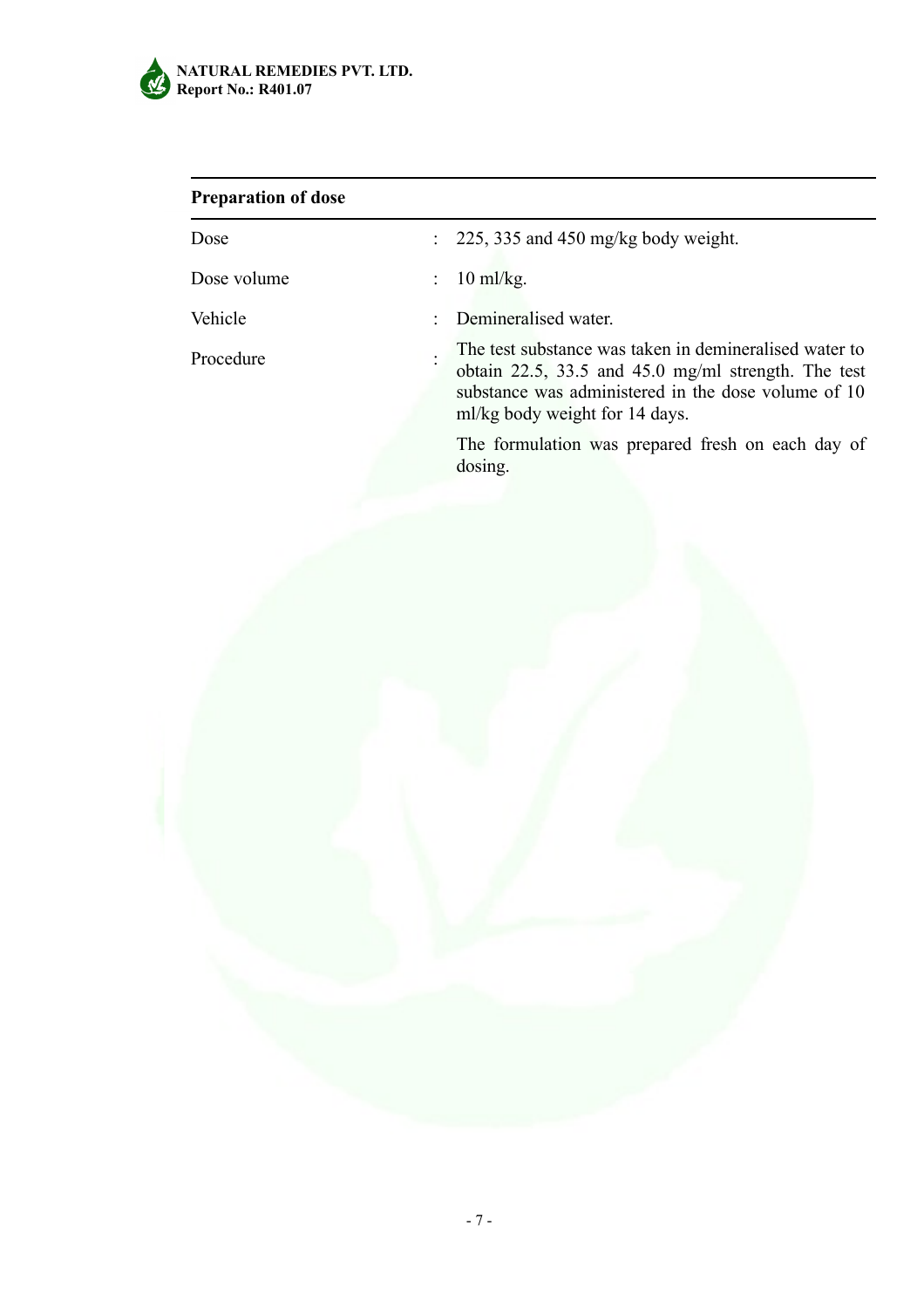

## **Justification for selection of doses**

The rat doses were selected based on the information provided by the sponsor and as agreed in the protocol.

| <b>No. of tablets</b><br>per day | <b>Total human dose</b><br>mg/human/day | <b>Rat dose</b><br>mg/kg rat b.w | Approximated<br>Rat dose<br>mg/kg rat b.w |
|----------------------------------|-----------------------------------------|----------------------------------|-------------------------------------------|
|                                  | 2400                                    | 216                              | $225$ (Low dose)                          |
|                                  | 3600                                    | 324                              | 335 (Mid dose)                            |
| 4                                | 4800                                    | 432                              | 450 (High dose)                           |

Tablet weight - 1200 mg as per COA SF 2226 (12/06)

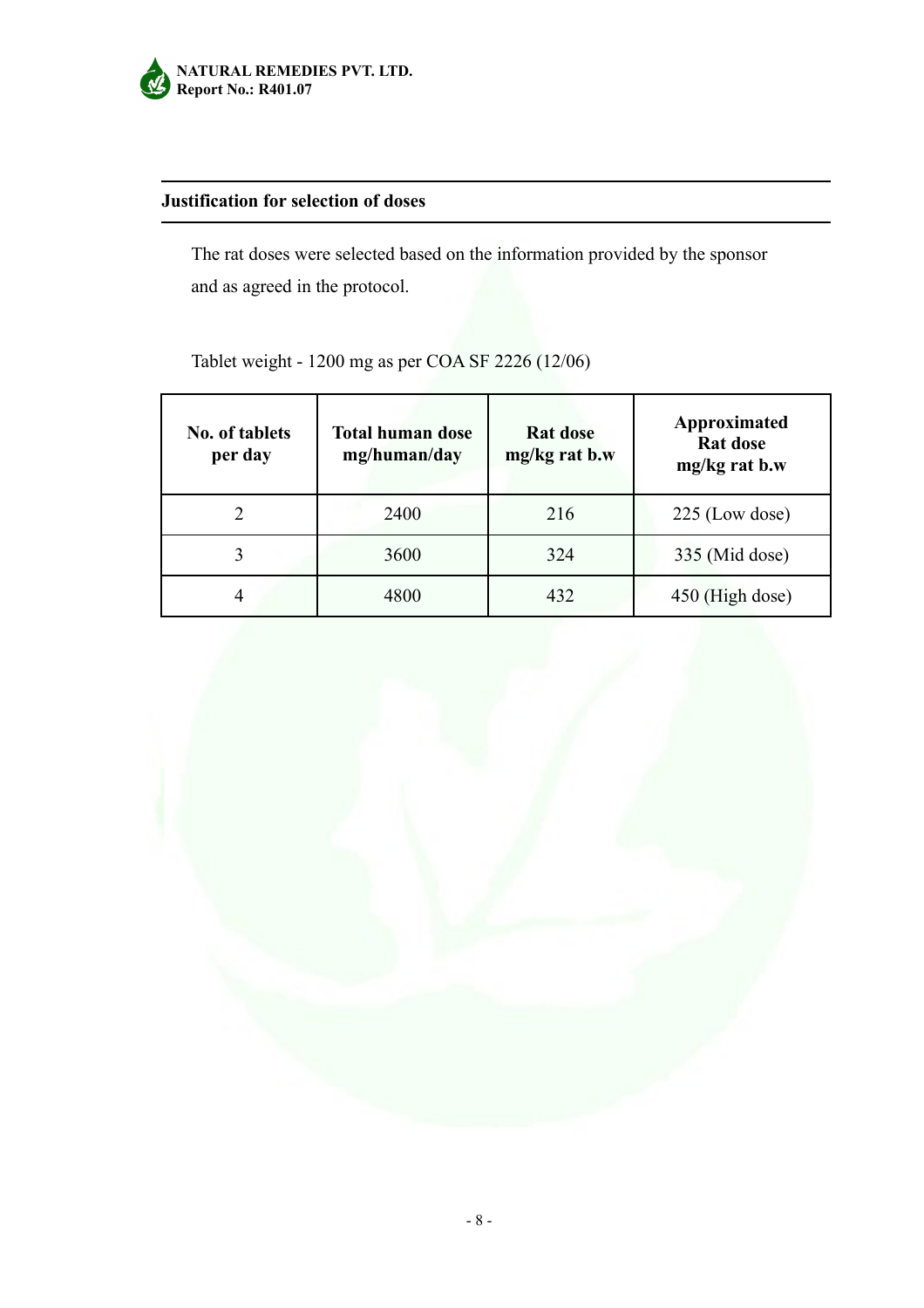

| <b>Test system</b>        |                |                                                                                                                                                                                                                               |
|---------------------------|----------------|-------------------------------------------------------------------------------------------------------------------------------------------------------------------------------------------------------------------------------|
| <b>Species</b>            | $\ddot{\cdot}$ | Albino rats.                                                                                                                                                                                                                  |
| Strain                    |                | Wistar.                                                                                                                                                                                                                       |
| Source                    |                | Central Animal Facility, R&D centre,<br>Natural Remedies Pvt. Ltd.                                                                                                                                                            |
| <b>Sex</b>                | $\ddot{\cdot}$ | Male and Female.                                                                                                                                                                                                              |
| Body weight range         | $\ddot{\cdot}$ | 200 to 250 g.                                                                                                                                                                                                                 |
| No. of animals per dose   | $\ddot{\cdot}$ | Eight male rats.                                                                                                                                                                                                              |
| Acclimation               | $\ddot{\cdot}$ | One month in reversed light dark cycle (light from<br>21.00 h to 9.00 h).                                                                                                                                                     |
| Veterinary examination    | $\ddot{\cdot}$ | Before allocation of animals to individual groups.                                                                                                                                                                            |
| Identification of animals | $\ddot{\cdot}$ | By cage card number.                                                                                                                                                                                                          |
| Diet                      | $\ddot{\cdot}$ | Pelleted feed ad libitum supplied by Gold Mohur<br>Foods & Feeds Ltd., Bangalore.                                                                                                                                             |
| Water                     |                | U.V. purified water <i>ad libitum</i> .                                                                                                                                                                                       |
| Housing and environment   |                | One animal per polypropylene cage provided with<br>bedding of husk.                                                                                                                                                           |
|                           |                | The temperature was maintained between $25 \pm 2^{\circ}$ C<br>and relative humidity between 30% and 70% with<br>optimal air changes per hour and reversed light dark<br>cycle (light from 21.00 h to 9.00 h) was maintained. |
|                           |                |                                                                                                                                                                                                                               |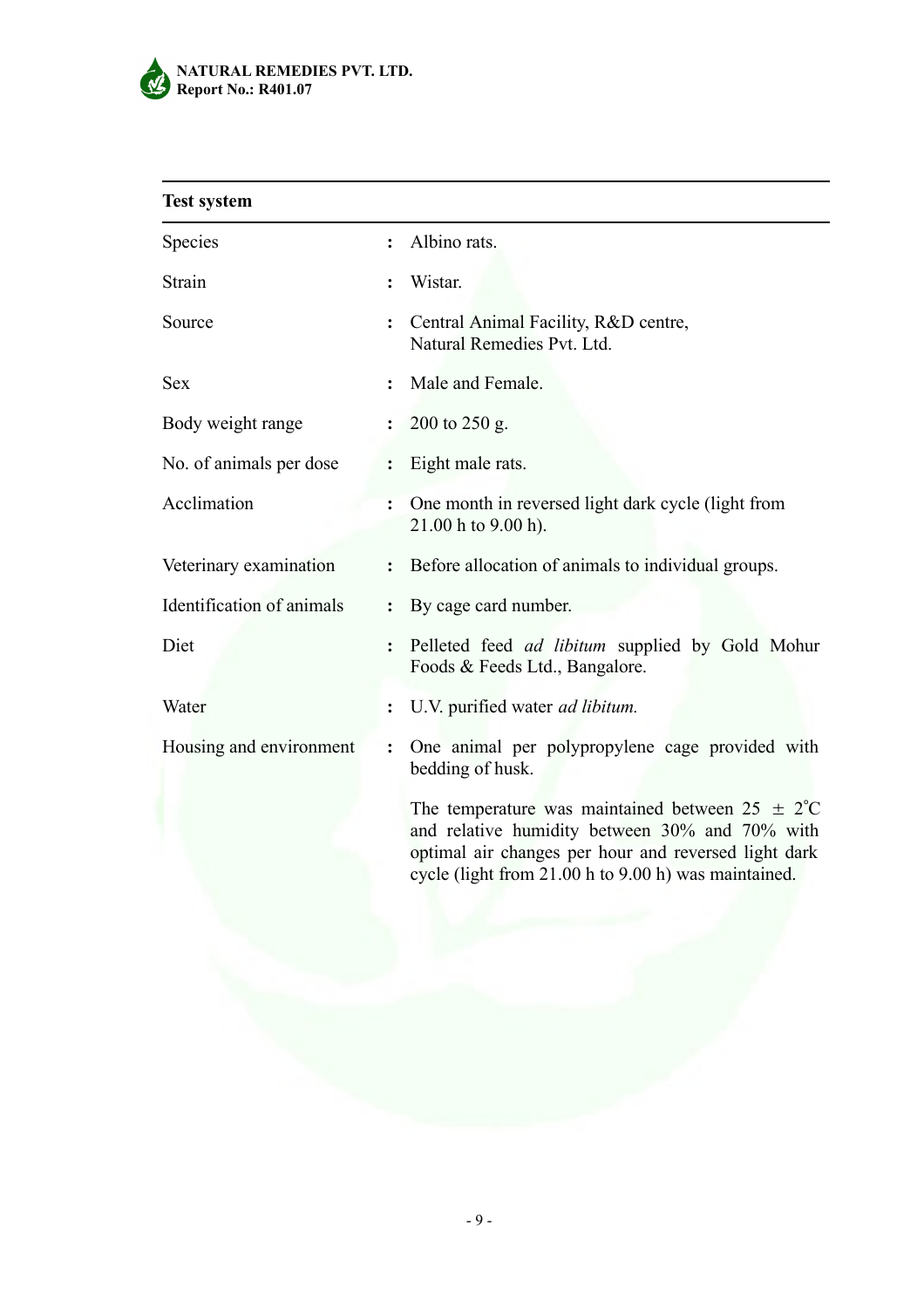

## **Randomization of animals**

Healthy adult male rats, acclimatized to reversed light dark cycle for one month prior to dosing, were used in this study. Animals were randomly assigned to the cages.

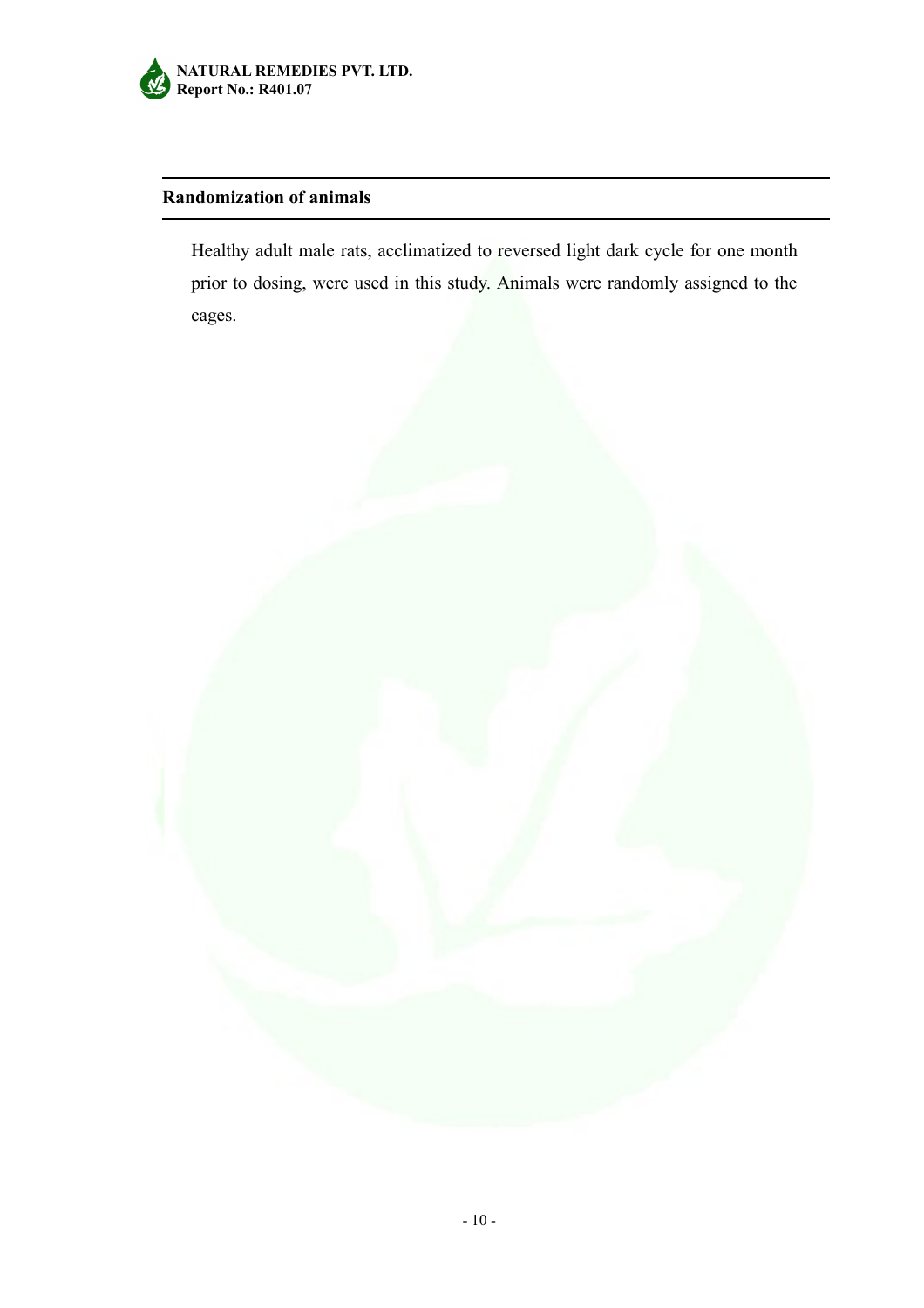

#### **Drugs/chemicals used**

Testosterone enanthate (*Source*: German Remedies; *Batch No.*: GG1054; *Mfd*: 01/07;

*Exp*: 12/09; *Trade Name*: Testoviron; *Qty*: 250 mg) was used at the dose of 15 mg/kg rat body weight.

Estradiol valerate (*Source*: German Remedies; *Batch No.*: HFF287; *Mfd*: 01/07; *Exp*: 12/09; *Trade Name*: Progynova; *Qty*: 2 mg) was used at the dose of 10 µg/kg rat body weight.

Progesterone (*Source*: Ferring Pharmaceuticals; *Batch No.*: FO2511K; *Mfd*: 12/05;

*Exp*: 07/08; *Trade Name*: Gestone; *Qty*: 100 mg) was used at the dose of 500 µg/kg rat body weight.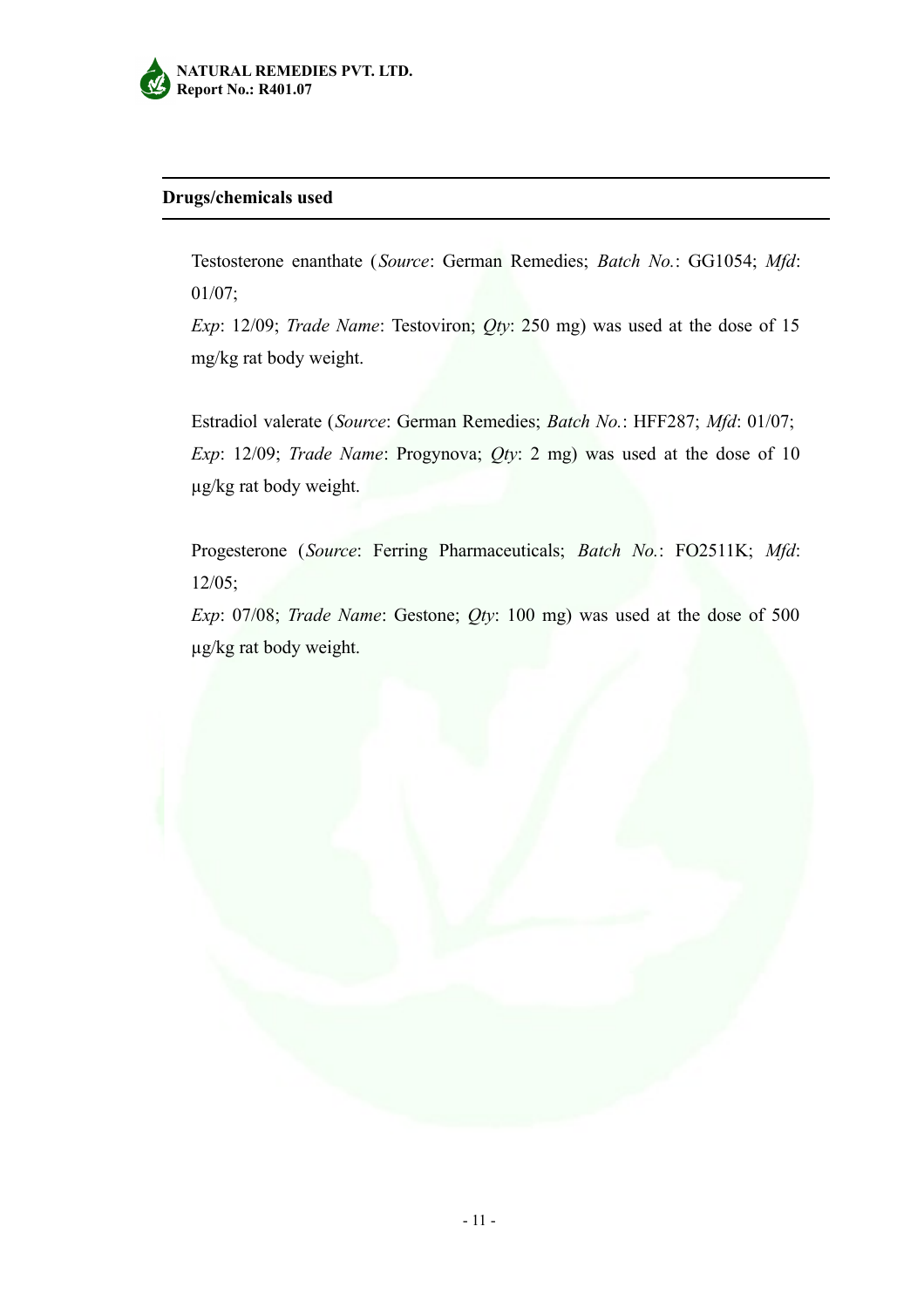## **INDUCTION OF ESTRUS IN FEMALE RATS**

The female rats were brought to estrus by sequential administration of estradiol valerate

(10 µg/kg rat body weight) and progesterone (500 µg/kg rat body weight), through subcutaneous injections, 48 h and 4 h before the copulatory studies respectively.

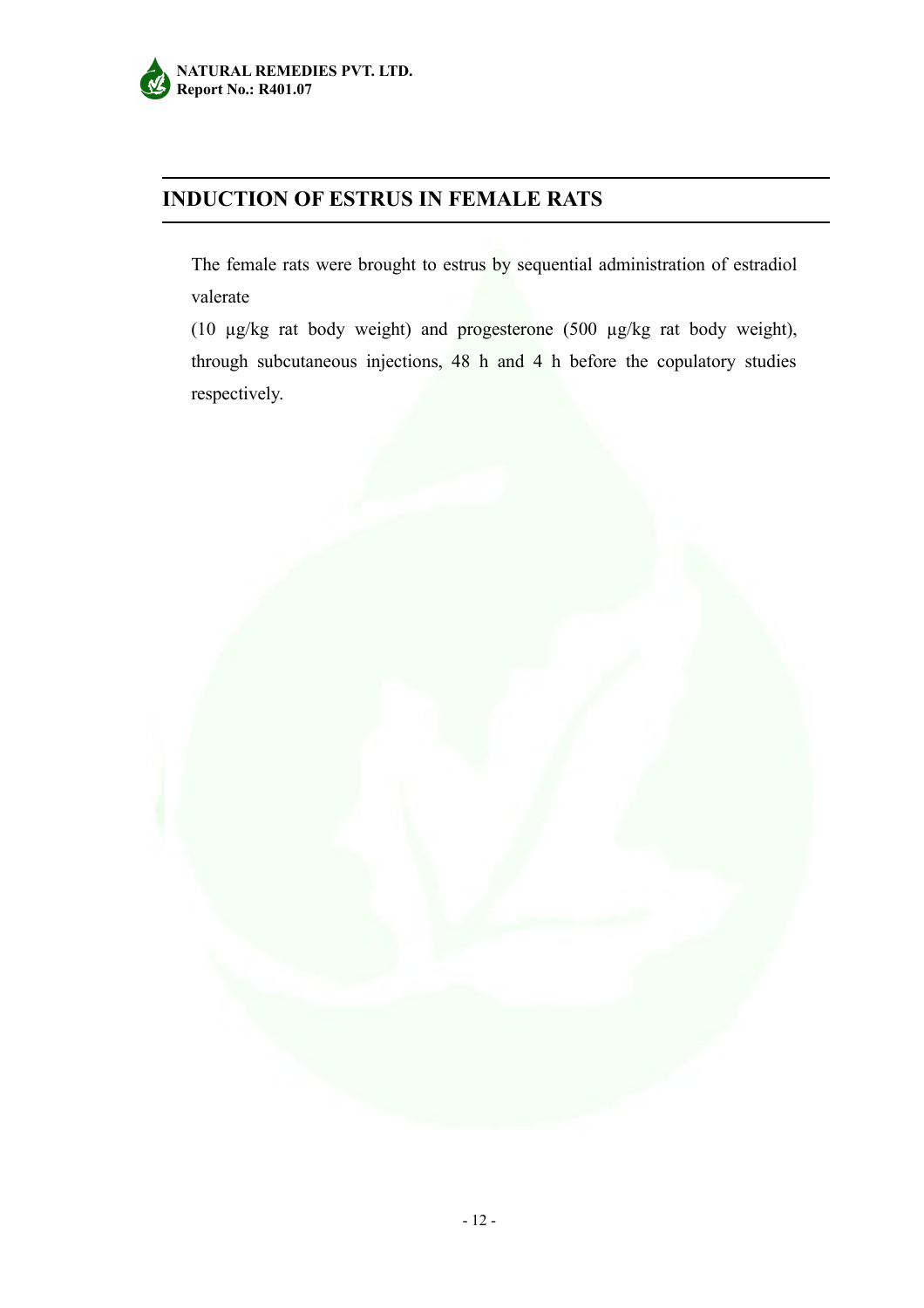## **SELECTION OF MALE RATS**

Male rats were trained for sexual behavior with primed female rats in estrus individually for 15 min in a mating arena (60 x 30 x 18 cm) for a period of 10 days prior to the start of experiment. Then, the trained animals were screened for selecting the active males. Only those males that attempted to mount the female more than 5 times in 5 min were considered sexually active and were selected for the study.

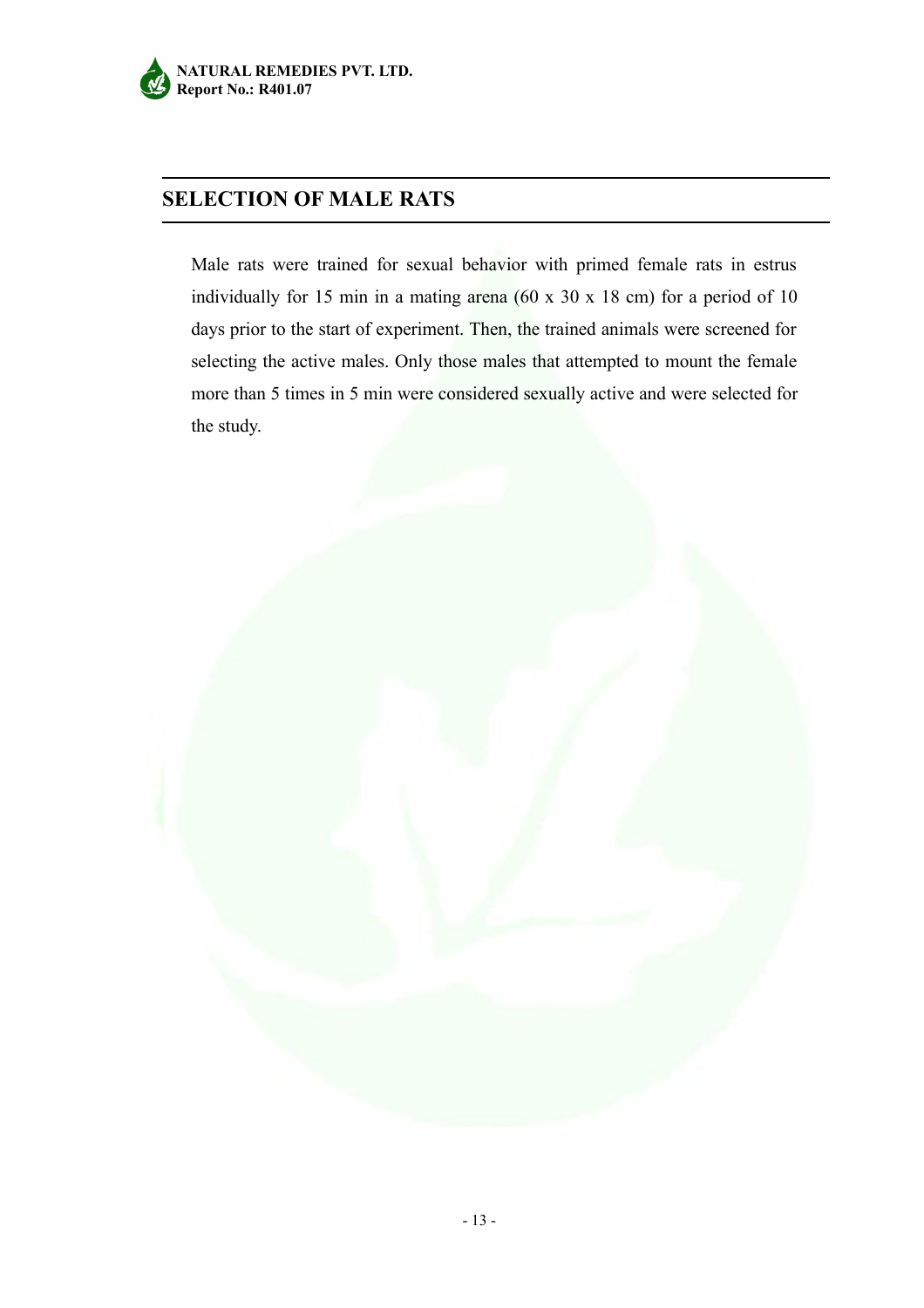## **EXPERIMENTAL DESIGN**

Eight sexually active males were randomly allotted to each group. Group I served as vehicle control (Demineralized water; 10 ml/kg; *p.o*). Group II was administered with testosterone enanthate subcutaneously at the dose of 15 mg/kg. Groups III, IV and V were administered orally with VigRx at the doses of 225, 335 and 450 mg/kg rat body weight respectively.

#### **Study design:**

| <b>Groups</b> | <b>Treatment</b> | Dose (rat b.w.)     |
|---------------|------------------|---------------------|
| I             | Vehicle control  | $10 \text{ ml/kg}$  |
| Н             | Testosterone     | $15 \text{ mg/kg}$  |
| Ш             | VigRx            | $225 \text{ mg/kg}$ |
| IV            | VigRx            | $335 \text{ mg/kg}$ |
| V             | VigRx            | $450 \text{ mg/kg}$ |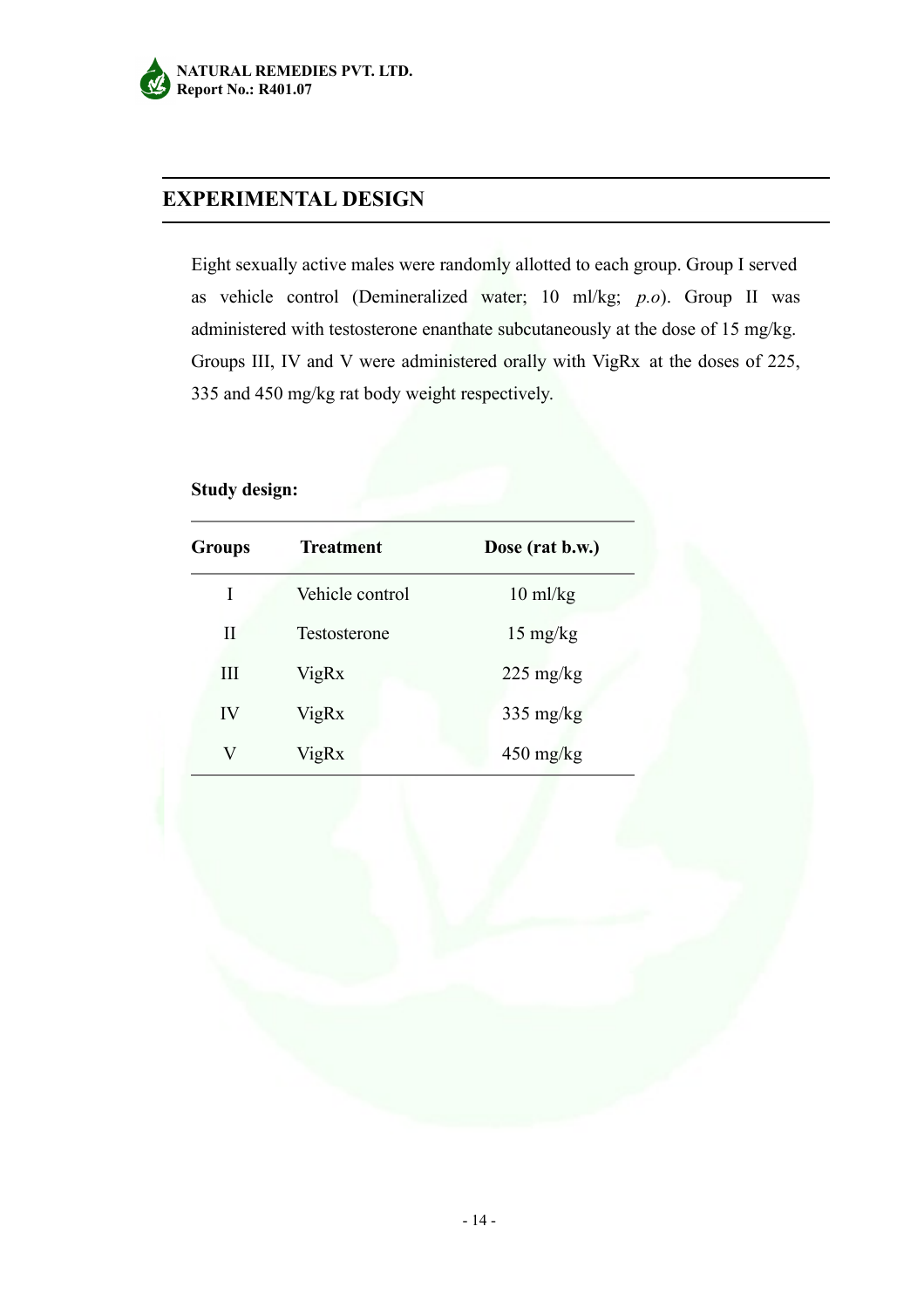

## **OBSERVATIONS**

#### **Behavioral signs**

The sexual behavior was observed after 1 h of treatment in a four quadrant mating arena under dim red illumination. The experimental animal (male rat) was placed in the mating arena 10 min before the observation period for acclimation. The receptivity of the female rat was confirmed before the behavior test by exposing them to male rats other than the experimental animals. The receptive female rat was introduced to the male rat in the mating arena in 1:1 ratio. The rats were then observed for 30 min for copulatory behaviors such as mounting, intromission and ejaculation on  $0<sup>th</sup>$ ,  $1<sup>st</sup>$ ,  $7<sup>th</sup>$  and  $14<sup>th</sup>$  day of treatment and the parameters such as mount latency, mount frequency, intromission latency, intromission frequency, ejaculation latency, ejaculation frequency and post ejaculatory interval were recorded. The observers were blinded about the treatment to avoid any bias.

#### **Testosterone**

After 14 days of treatment, animals were kept for overnight fasting and blood was collected (on 15<sup>th</sup> day) through retro-orbital sinus and serum was separated for testosterone estimation.

#### **Histopathology**

Testes, epididymides and seminal vesicles were collected for histopathological evaluation.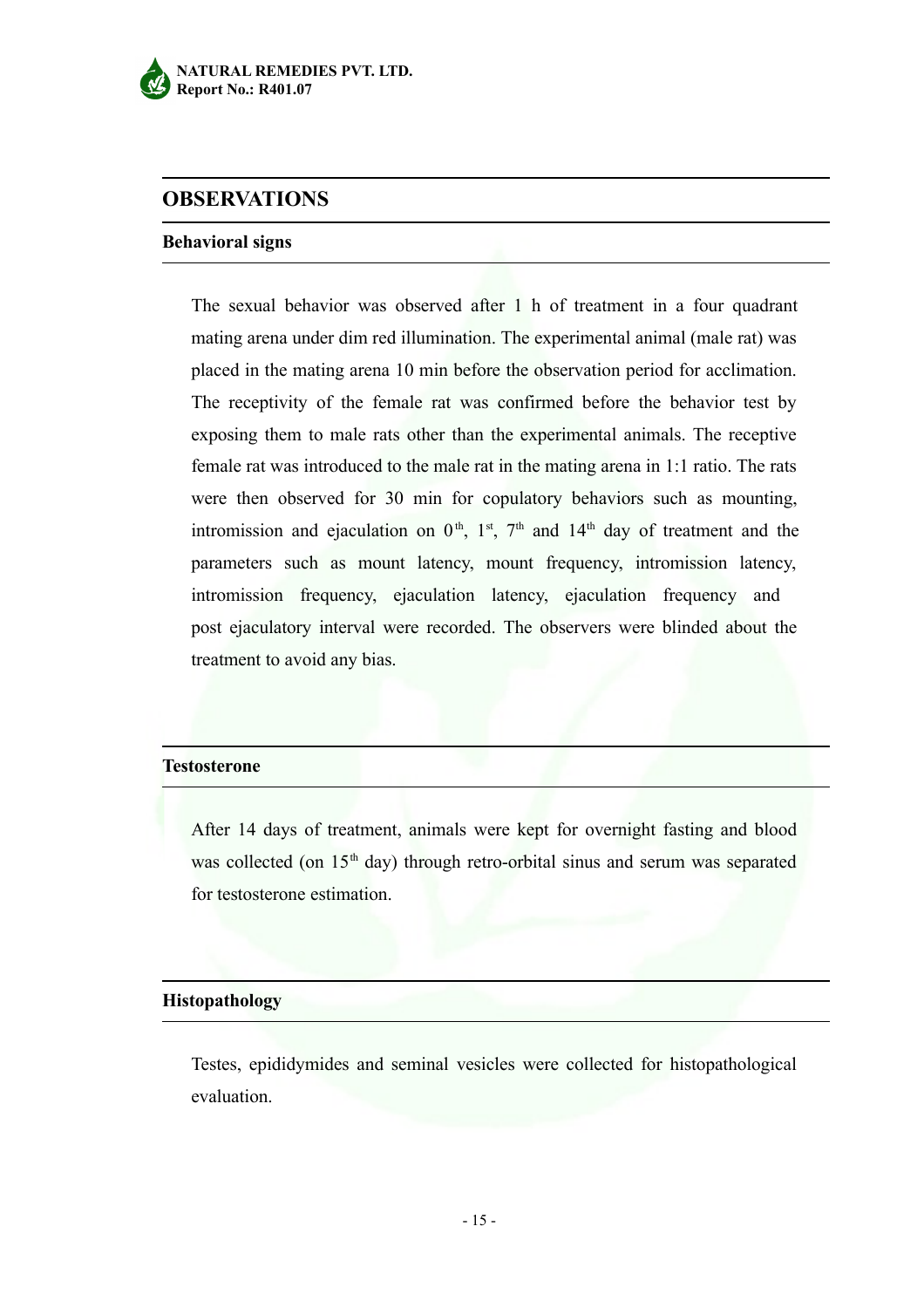

# **STATISTICS**

The data were analyzed using one way ANOVA followed by Bonferroni method as

post-hoc test. In case of heterogeneous data after transformation dunnetts's T3 method was used. All values were reported as mean  $\pm$  SEM. Statistical significance was set at  $p \le 0.05$ .

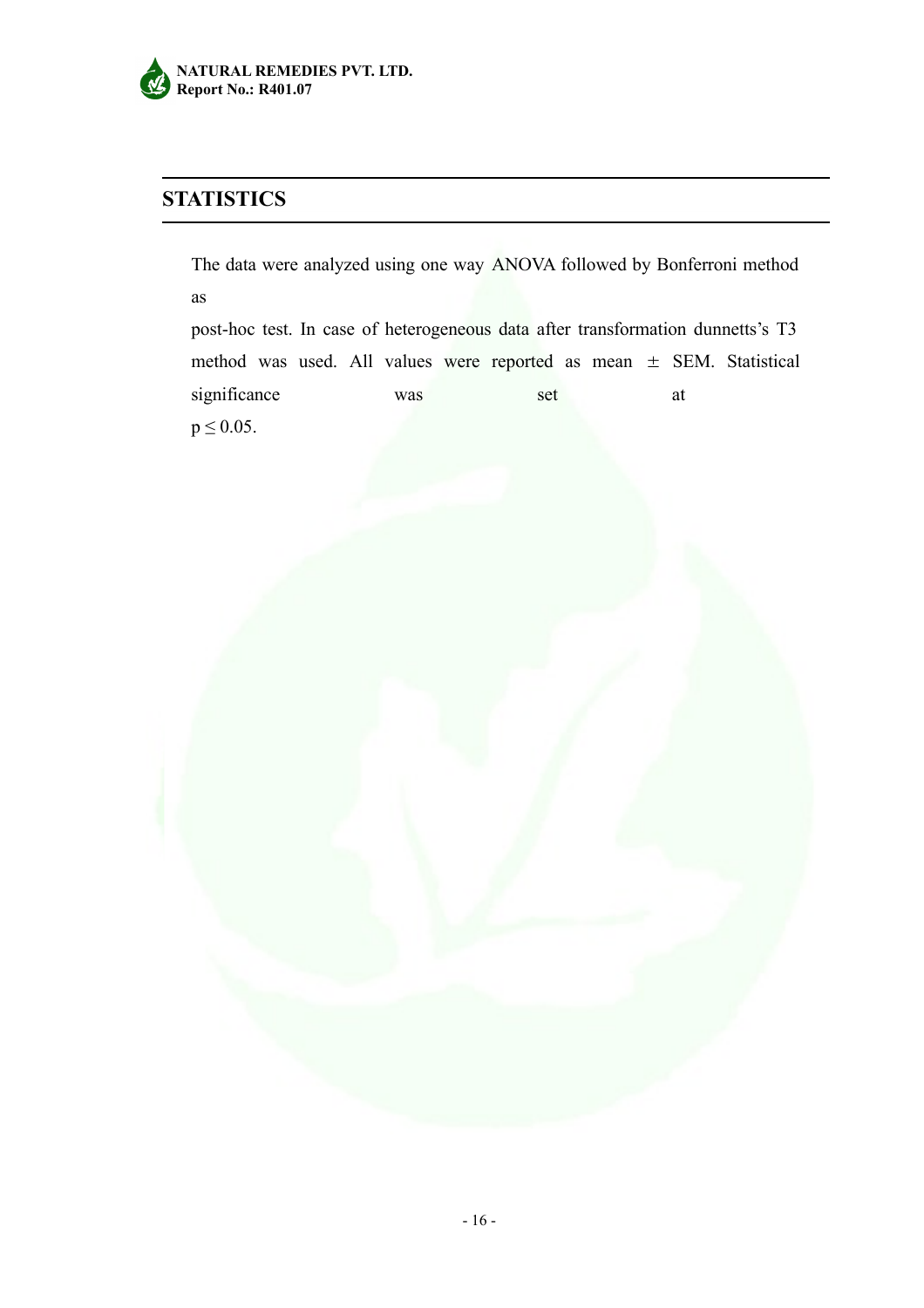

## **RESULTS**

#### **Mount latency (Table 1)**

The mean mount latency on different days is presented in Table 1. No significant difference in mount latency between different groups was observed in basal value when compared to vehicle control. No significant difference in mount latency was observed on day 1 when compared to vehicle control. Significant decrease in mount latency was observed in testosterone treated group on day 7 and 14 as compared to vehicle control. VigRx treated groups showed a non significant decrease in mount latency on day 1, 7 and 14 with a significant decrease observed on day 14 at the dose of 450 mg/kg as compared to vehicle control.

#### **Mount frequency (Table 2)**

The mean values of mount frequency on different days are presented in Table 2. No significant difference in mount frequency between different groups was observed in basal value as compared to vehicle control. The testosterone and VigRx treated groups did not show any significant difference in mount frequency on day 1, 7 and 14 when compared to vehicle control.

#### **Intromission latency (Table 3)**

The mean intromission latency on different days is presented in Table 3. No significant difference in intromission latency between different groups was observed in basal value when compared to vehicle control. Significant decrease in intromission latency was observed in testosterone treated group on day 1, 7 and 14 when compared to vehicle control. A significant reduction in intromission latency was observed on day 7 and 14 in VigRx high dose group.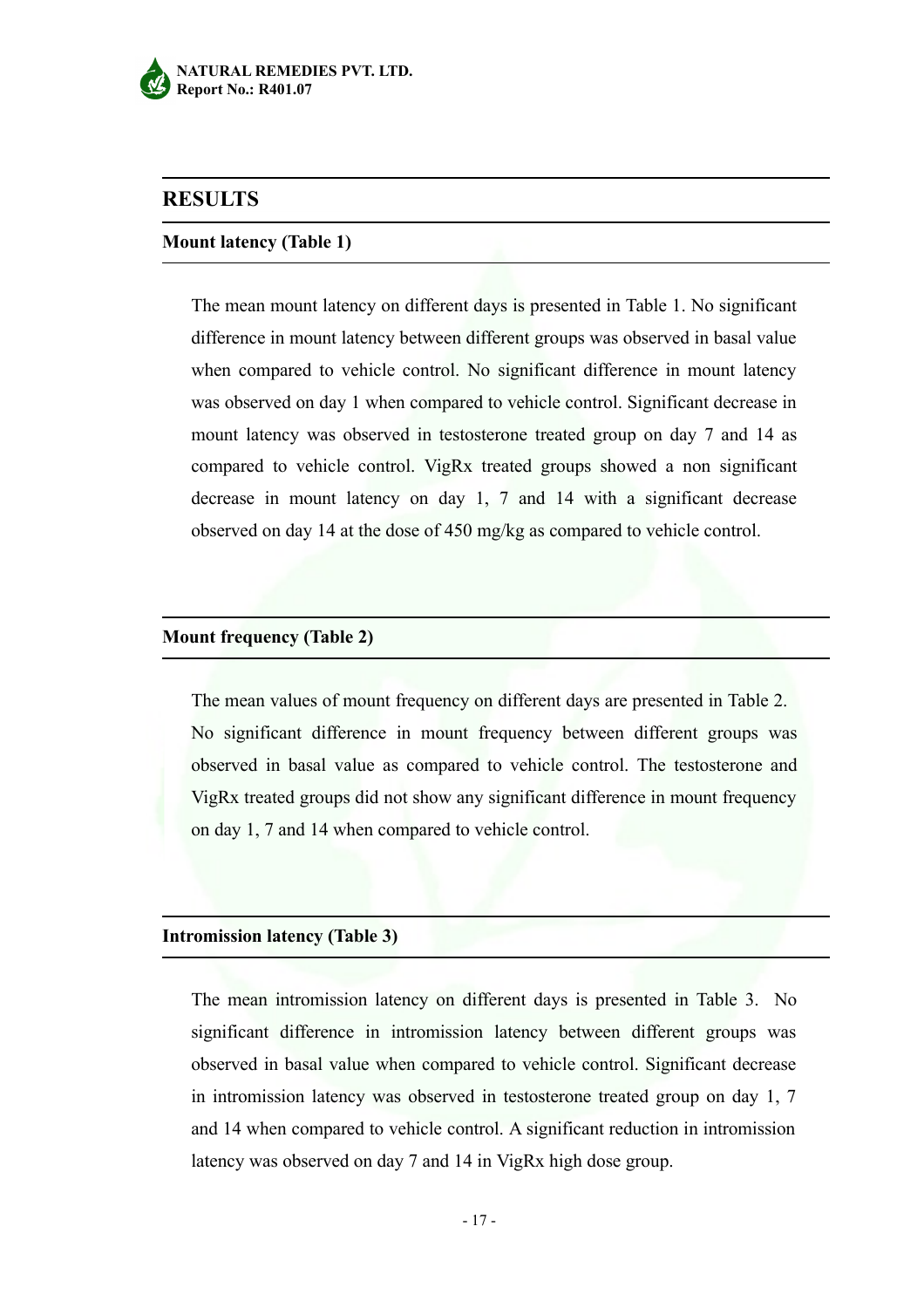

#### **Intromission frequency (Table 4)**

The mean values of intromission frequency on different days are presented in Table 4. No significant difference in intromission frequency between different groups was observed in basal value when compared to vehicle control. The intromission

frequency observed in treated group on day 1, 7 and 14 did not show any

significant difference when compared to vehicle control.

## **Ejaculation latency (Table 5)**

The mean ejaculation latency on different days is presented in Table 5. No significant difference in ejaculation latency between different groups was observed in basal value and on day 1 when compared to vehicle control. A significant decrease in ejaculation latency was observed in testosterone treated group on day 7 and 14 when compared to vehicle control. The VigRx treatment at the doses of 225, 335 and 450 mg/kg on day 14 showed significant decrease in ejaculation latency when compared to vehicle control.

#### **Ejaculation frequency (Table 6)**

The mean values of ejaculation frequency on different days are presented in Table 6.

No significant difference in ejaculation frequency was observed in basal value between different groups when compared to vehicle control. The treatment groups did not show any significant difference in ejaculation frequency on day 1 when compared to vehicle control. A significant increase in ejaculation frequency was observed in testosterone treated group on day 14 when compared to vehicle control. VigRx treated group at the dose of 450 mg/kg on day 7 showed a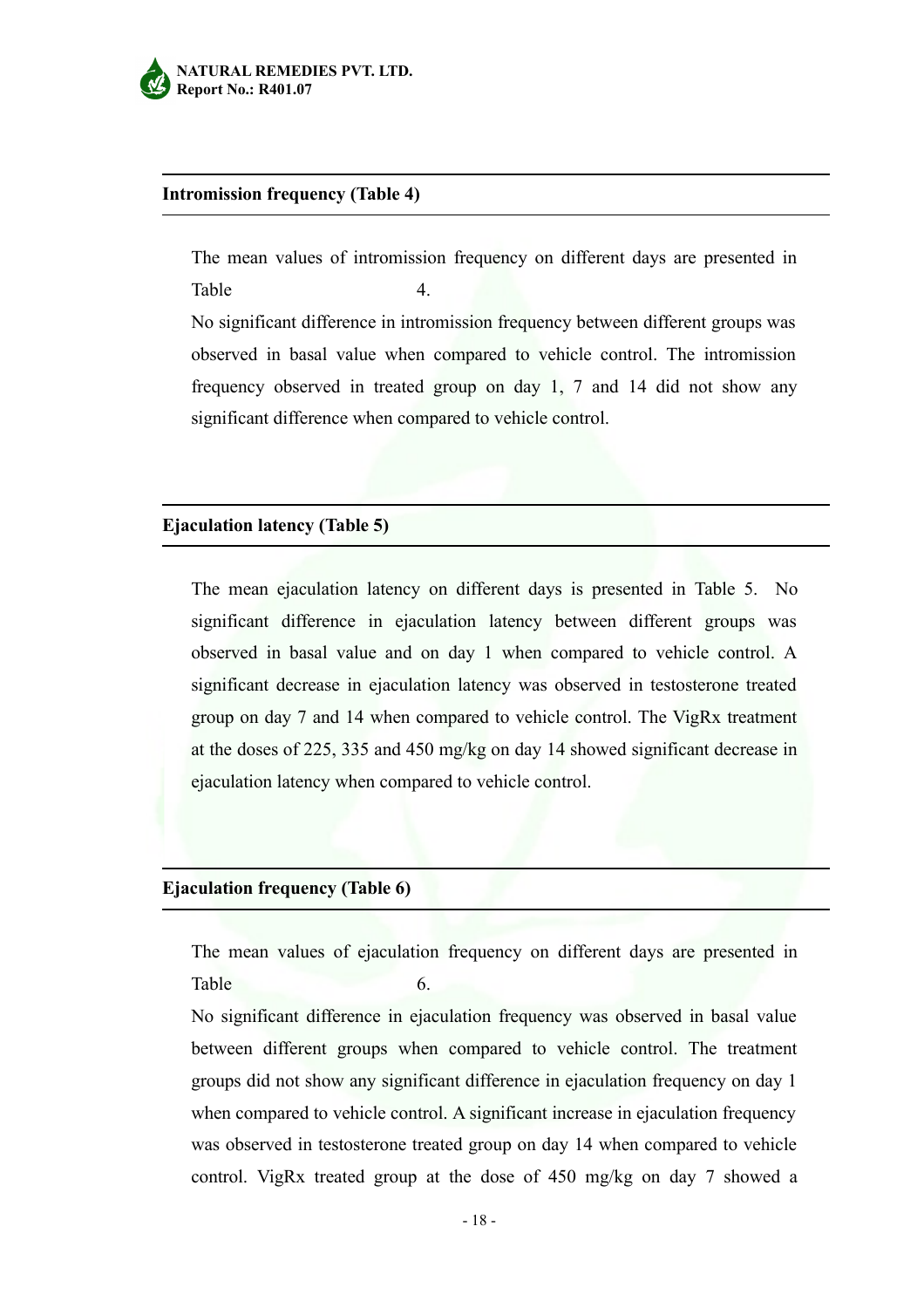

significant increase in ejaculation frequency with a non significant increase on day 14 as compared to vehicle control.

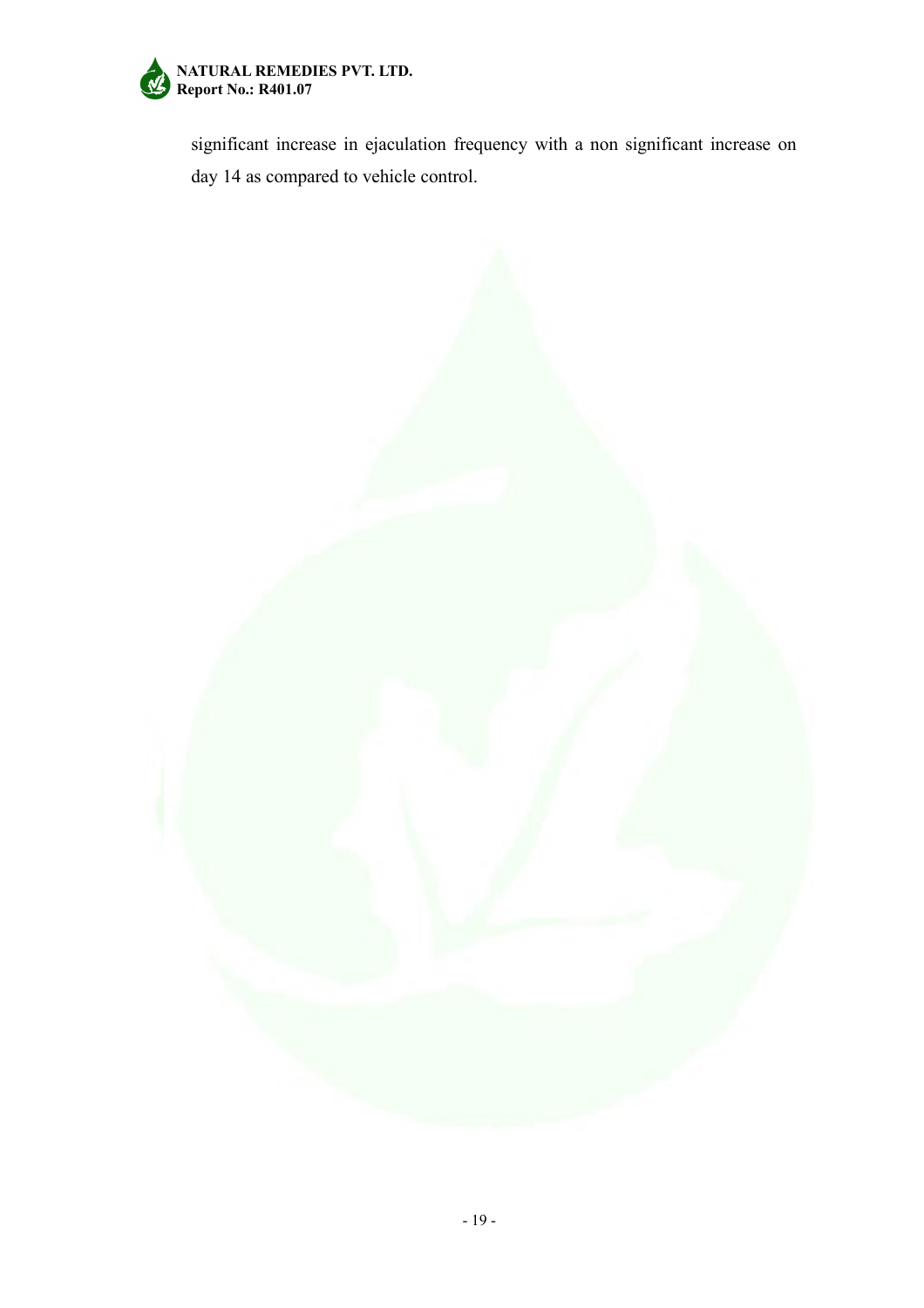

### **Post ejaculatory interval (Table 7)**

The mean values of post ejaculatory interval on different days are presented in Table 7.

No significant difference in post ejaculatory interval between different groups was observed in basal value when compared to vehicle control. No significant difference in post ejaculatory interval in treated groups was observed on day 1 and 7 when compared to vehicle control. A significant decrease in post ejaculatory interval was observed in testosterone treated group and VigRx treatment at all the doses on day 14 when compared to vehicle control.

#### **Testosterone (Table 8)**

The mean values of testosterone concentration are presented in Table 8. A significant increase in serum testosterone concentration was observed in testosterone treated group when compared to vehicle control. VigRx at the doses of 335 and 450 mg/kg showed a marginal increase in testosterone concentration as compared to vehicle control.

#### **Histopathology**

The mean number of spermatogonia cells on histopathological examination in five seminiferous tubules of the testes is presented in Table 9. An increase in the number of spermatogonia cells was observed in treated groups when compared to vehicle control, but was not found to be statistically significant.

The histopathological examination of epididymides and seminal vesicles did not reveal any significant changes between the normal and treated groups.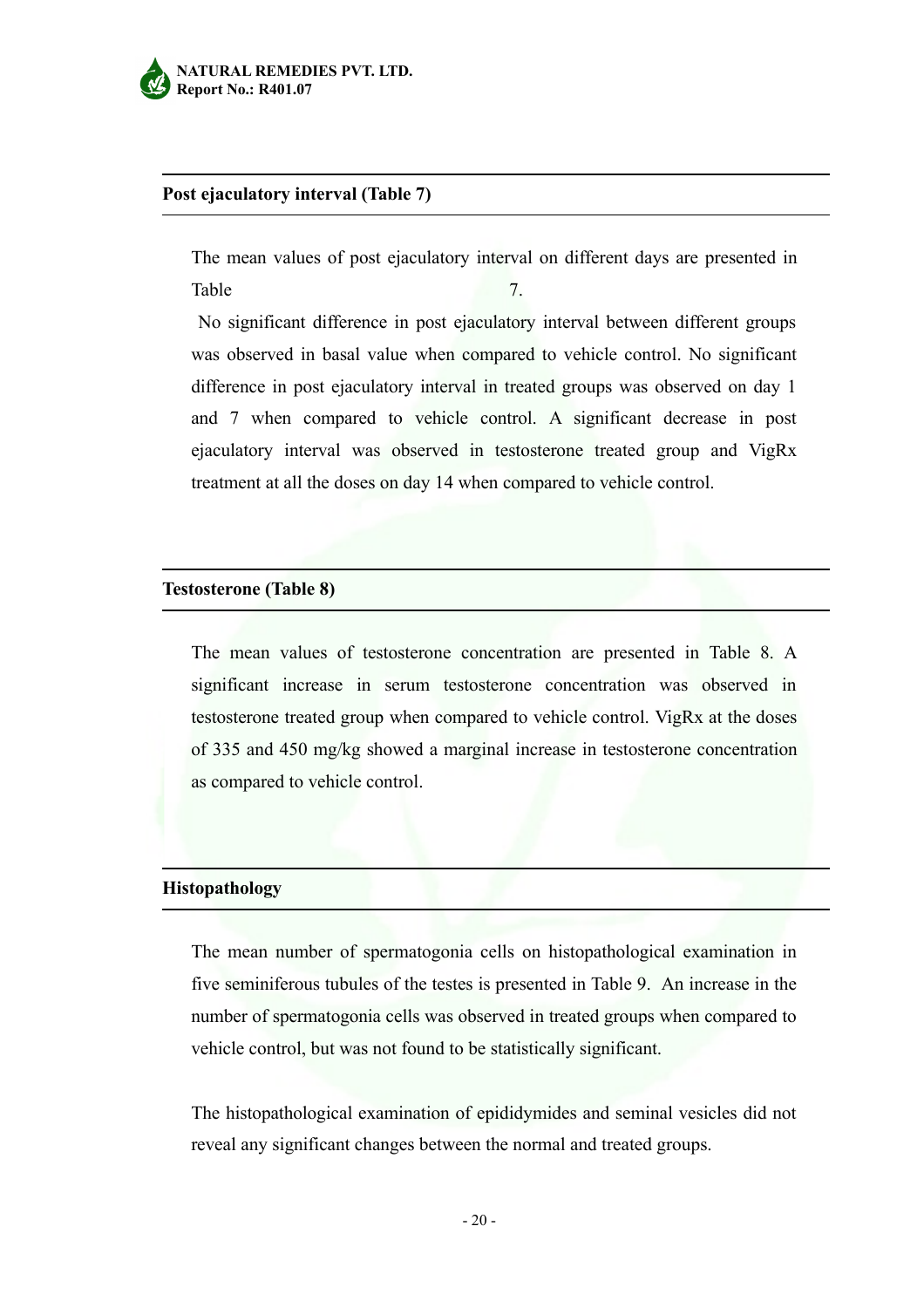

## **CONCLUSION**

Based on the observations from the present study, VigRx exhibited aphrodisiac activity by significantly reducing the ejaculation latency and post ejaculatory interval at all the tested doses on day 14 and by significantly reducing the mount latency (on day 14) and intromission latency (on day 7 and 14) at 450 mg/kg when compared to vehicle control. Treatment with VigRx at the dose of 450 mg/kg showed a significant increase in ejaculation frequency on day 7 and a non significant increase on day 14 with marginal increase in testosterone concentration in serum and number of spermatogonia cells in seminiferous tubules of testes.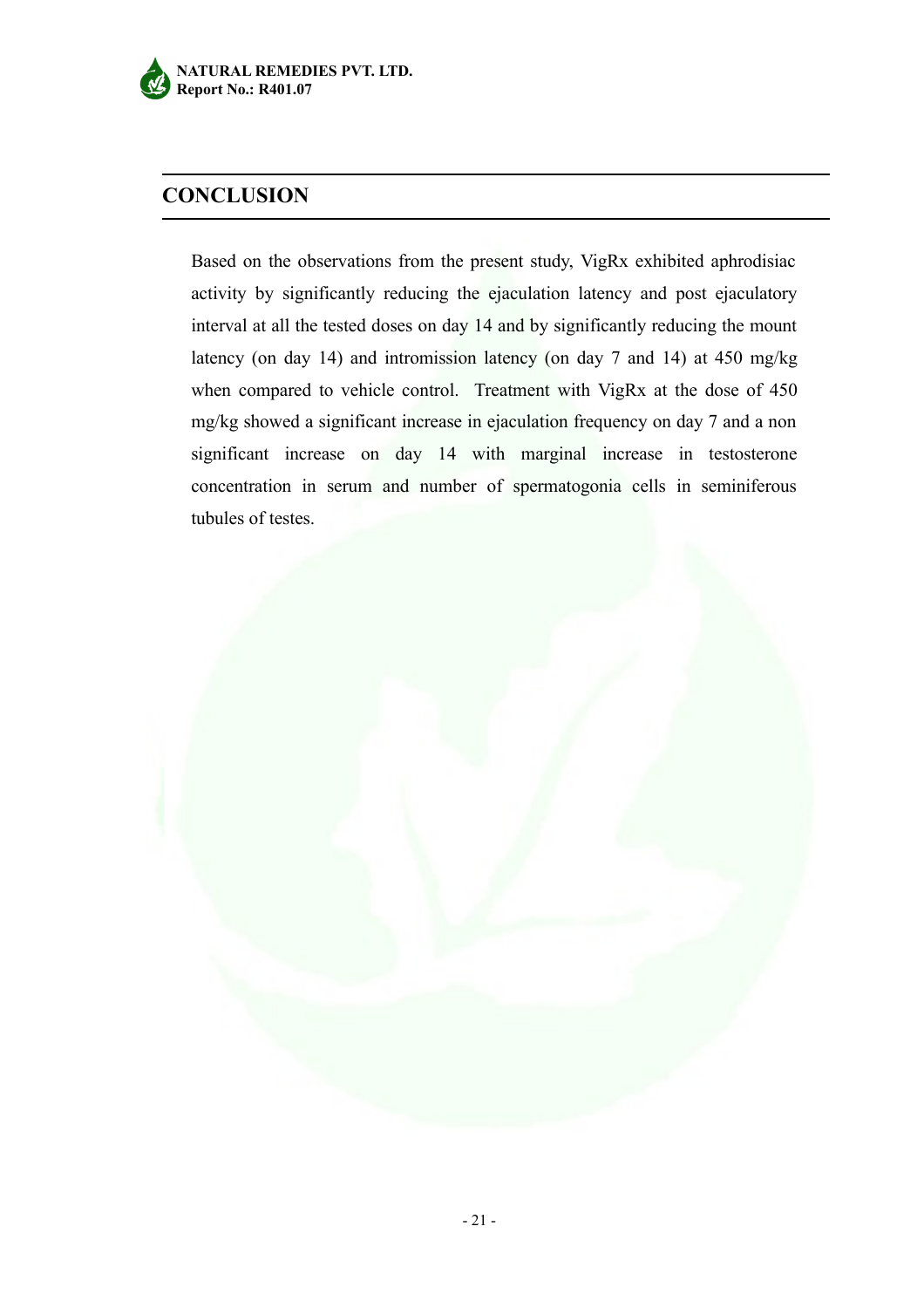

## **KEY PERSONNEL**

**CO-INVESTIGATORS:**

**Dr. Damodaran A**

**Dr. Krishna Goudar**

**Dr. Natarajan B**

**Mr. Wasim Pathan**

**Ms. Sameera Nareddi**

**PRINCIPAL INVESTIGATOR:**

**Dr. Joshua Allan J**

### **STUDY DIRECTOR:**

**Dr. Amit A**

#### **SPONSOR'S REPRESENTATIVE:**

**Dr. Alexander Schauss**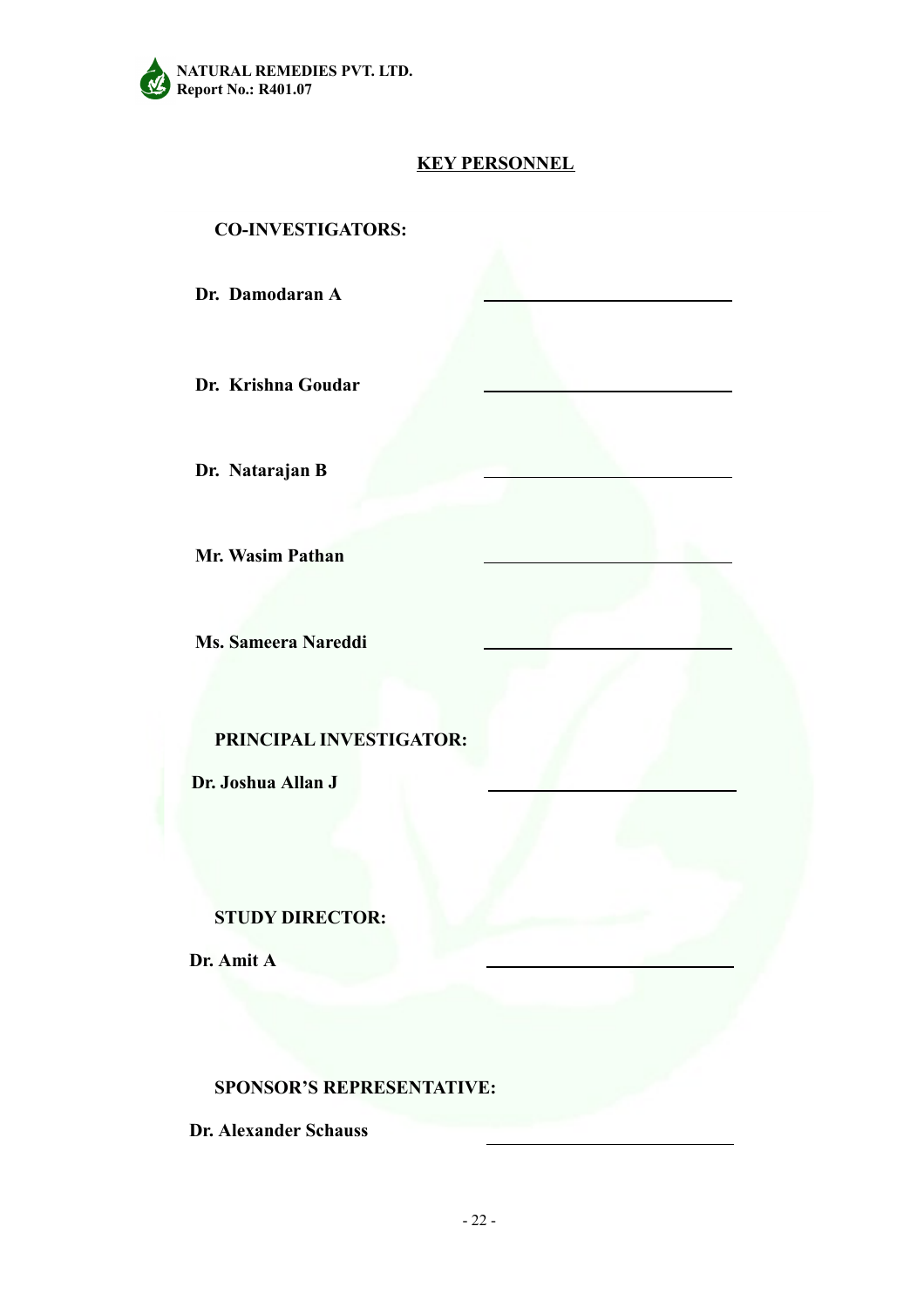

## **DISCLAIMER**

1.The results listed above pertain only to the tested samples and applicable parameters.

2.Samples will be disposed after one month from the date of issue of test report unless otherwise specified.

3.This report is not to be reproduced either wholly or in part and cannot be used as an evidence in the court of law and should not be used in any advertising media without prior written permission.

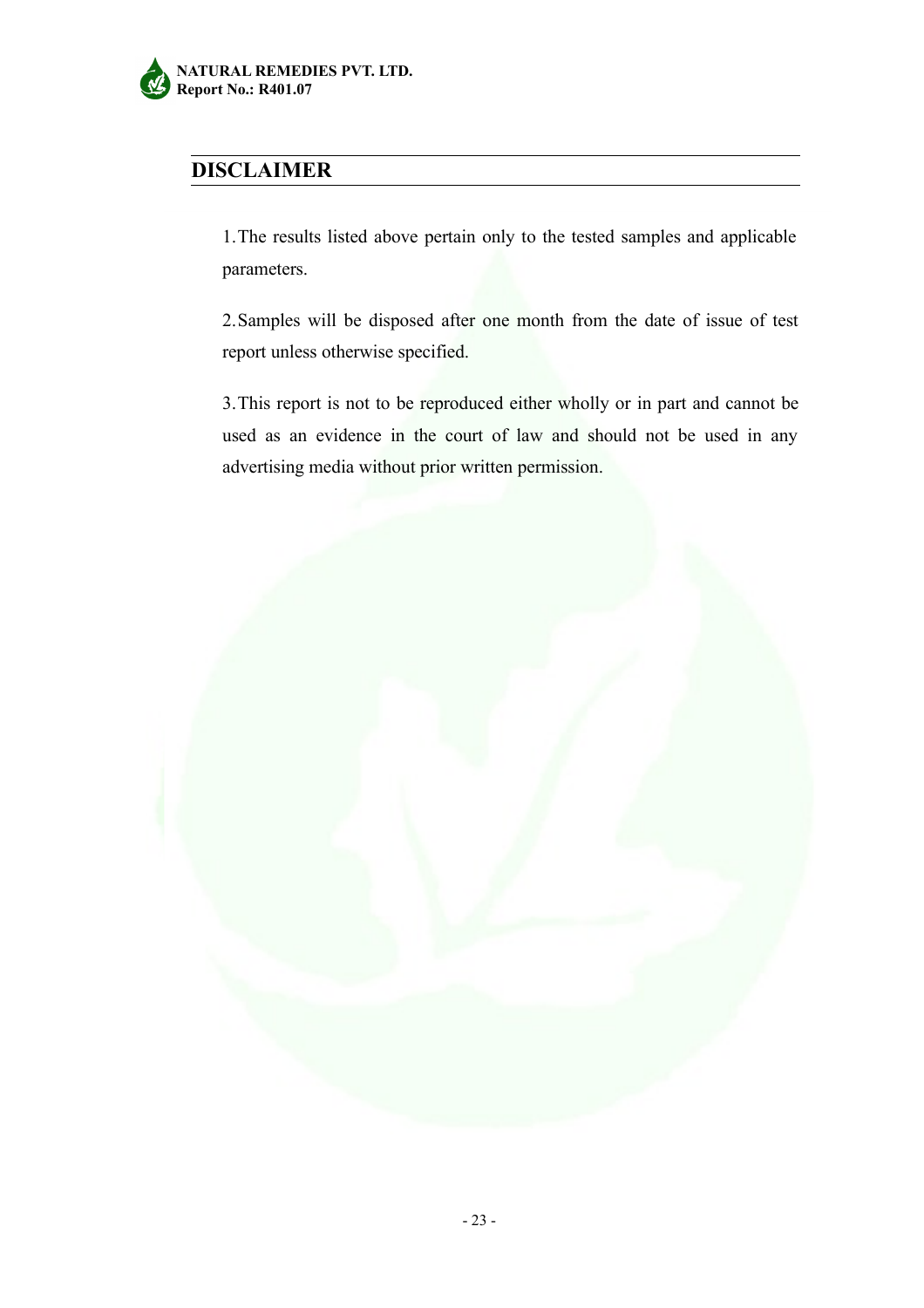

## **Effect of VigRx on mount latency in male albino Wistar rats**

| <b>Treatment group</b>                               | <b>Basal value</b> | Day 1            | Day 7            | Day 14           |
|------------------------------------------------------|--------------------|------------------|------------------|------------------|
| Vehicle control<br>$(10 \text{ ml/kg})$              | $20.75 \pm 2.59$   | $22.38 \pm 2.20$ | $28.50 \pm 4.85$ | $26.75 \pm 5.53$ |
| $\mathbf{I}$<br>Testosterone<br>$(15 \text{ mg/kg})$ | $21.50 \pm 3.57$   | $17.38 \pm 2.25$ | $4.88 \pm 0.61*$ | $4.38 \pm 0.84*$ |
| III<br><b>VigRx</b><br>$(225 \text{ mg/kg})$         | $24.13 \pm 4.15$   | $18.50 \pm 2.69$ | $20.88 \pm 3.63$ | $16.50 \pm 3.67$ |
| IV<br>VigRx<br>$(335 \text{ mg/kg})$                 | $24.13 \pm 2.52$   | $20.13 \pm 1.85$ | $23.38 \pm 3.41$ | $18.38 \pm 2.76$ |
| V<br>VigRx<br>$(450 \text{ mg/kg})$                  | $23.88 \pm 3.46$   | $19.00 \pm 2.09$ | $15.38 \pm 2.92$ | $9.75 \pm 1.21*$ |

Values are expressed as mean  $\pm$  SEM; n=8; Unit – Seconds.

\*p  $\leq$  0.05 Testosterone / VigRx Vs Vehicle control.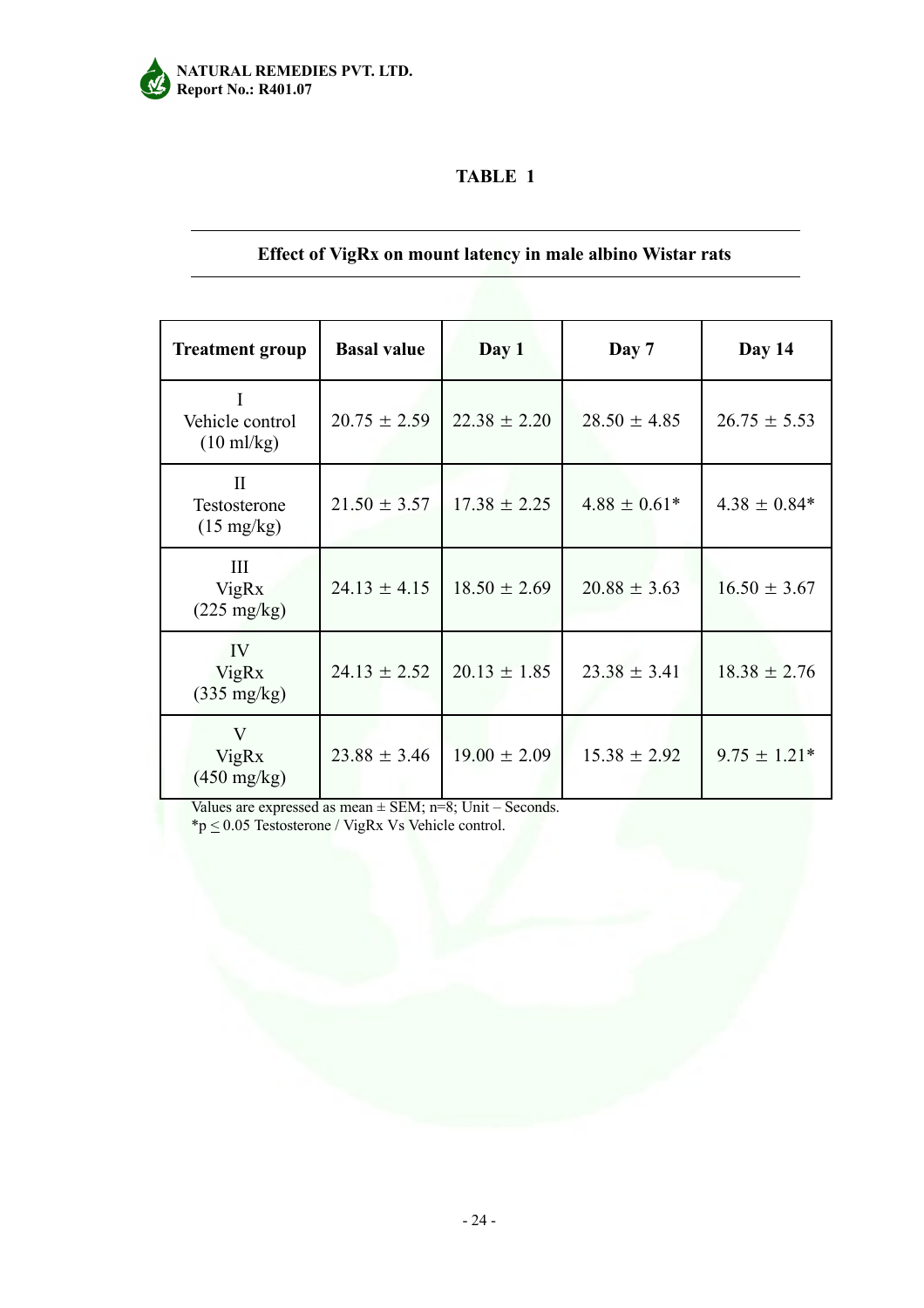

## **Effect of VigRx on mount frequency in male albino Wistar rats**

| <b>Treatment group</b>                           | <b>Basal value</b> | Day 1            | Day 7            | Day 14           |
|--------------------------------------------------|--------------------|------------------|------------------|------------------|
| Vehicle control<br>$(10 \text{ ml/kg})$          | $34.00 \pm 2.99$   | $33.25 \pm 4.62$ | $35.00 \pm 4.12$ | $31.50 \pm 3.55$ |
| $\rm II$<br>Testosterone<br>$(15 \text{ mg/kg})$ | $36.88 \pm 2.69$   | $36.38 \pm 3.17$ | $20.38 \pm 1.81$ | $30.00 \pm 3.54$ |
| III<br><b>VigRx</b><br>$(225 \text{ mg/kg})$     | $38.75 \pm 4.87$   | $31.13 \pm 3.94$ | $37.38 \pm 4.40$ | $33.25 \pm 3.76$ |
| IV<br>VigRx<br>$(335 \text{ mg/kg})$             | $34.88 \pm 4.27$   | $32.13 \pm 4.54$ | $42.25 \pm 5.17$ | $32.63 \pm 3.40$ |
| V<br>VigRx<br>$(450 \text{ mg/kg})$              | $28.25 \pm 3.21$   | $26.88 \pm 3.50$ | $31.88 \pm 3.34$ | $28.88 \pm 3.28$ |

Values are expressed as mean ± SEM; n=8; Unit – Numbers.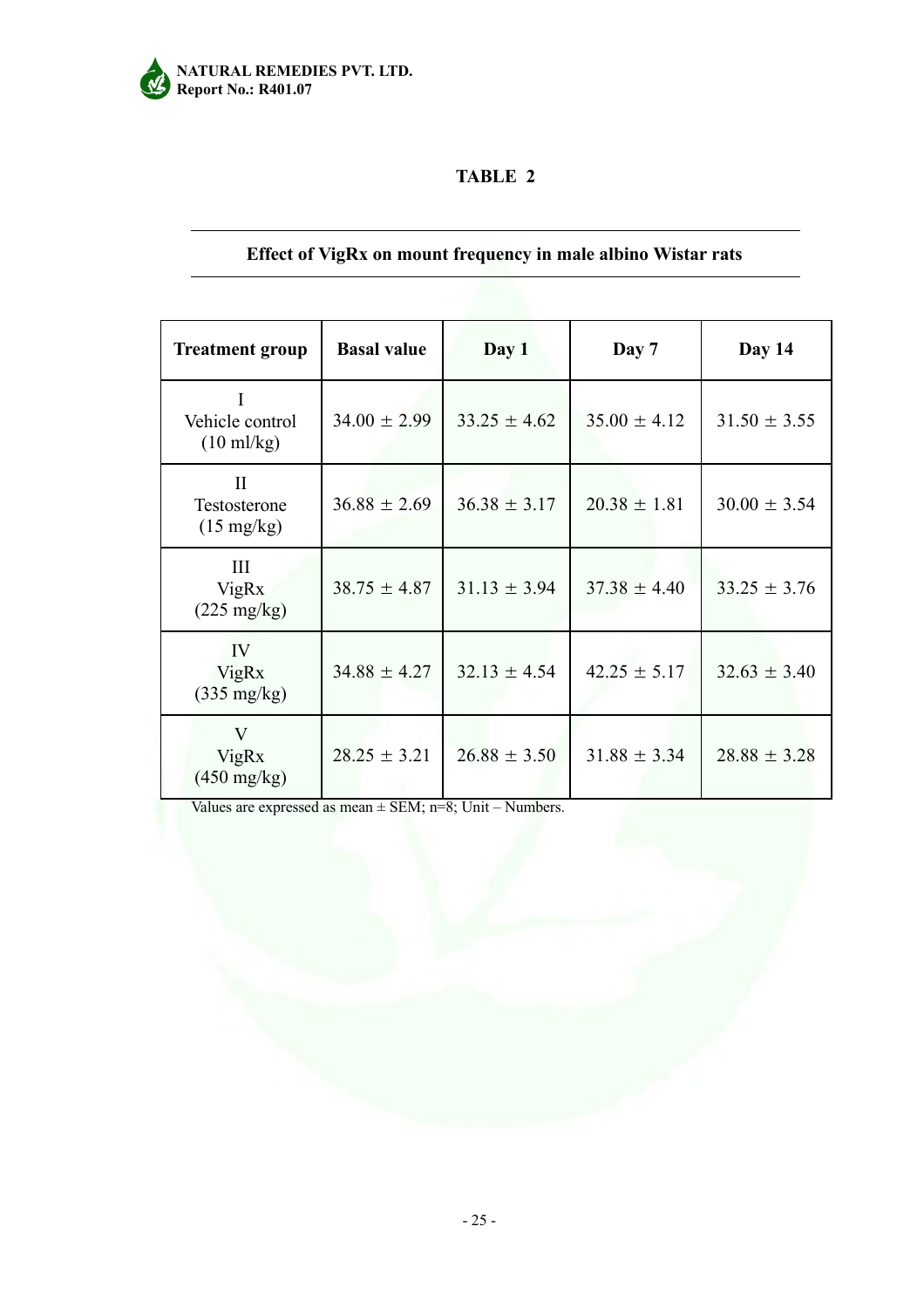

## **Effect of VigRx on intromission latency in male albino Wistar rats**

| <b>Treatment group</b>                               | <b>Basal value</b> | Day 1             | Day 7                  | Day 14            |
|------------------------------------------------------|--------------------|-------------------|------------------------|-------------------|
| I<br>Vehicle control<br>$(10 \text{ ml/kg})$         | $51.88 \pm 6.90$   | $39.88 \pm 3.11$  | $58.00 \pm 5.32$       | $54.13 \pm 7.07$  |
| $\mathbf{I}$<br>Testosterone<br>$(15 \text{ mg/kg})$ | $47.13 \pm 5.86$   | $22.13 \pm 3.12*$ | $14.75 \pm$<br>$2.19*$ | $11.50 \pm 1.95*$ |
| III<br><b>VigRx</b><br>$(225 \text{ mg/kg})$         | $47.63 \pm 6.61$   | $31.50 \pm 3.72$  | $58.50 \pm 6.41$       | $54.50 \pm 7.08$  |
| IV<br>VigRx<br>$(335 \text{ mg/kg})$                 | $51.13 \pm 7.37$   | $39.25 \pm 5.41$  | $47.38 \pm 6.29$       | $35.25 \pm 4.78$  |
| V<br>VigRx<br>$(450 \text{ mg/kg})$                  | $49.38 \pm 6.08$   | $32.75 \pm 3.73$  | $35.25 \pm$<br>$4.13*$ | $23.50 \pm 3.83*$ |

Values are expressed as mean  $\pm$  SEM; n=8; Unit – Seconds. \*p  $\leq$  0.05 Testosterone / VigRx Vs Vehicle control.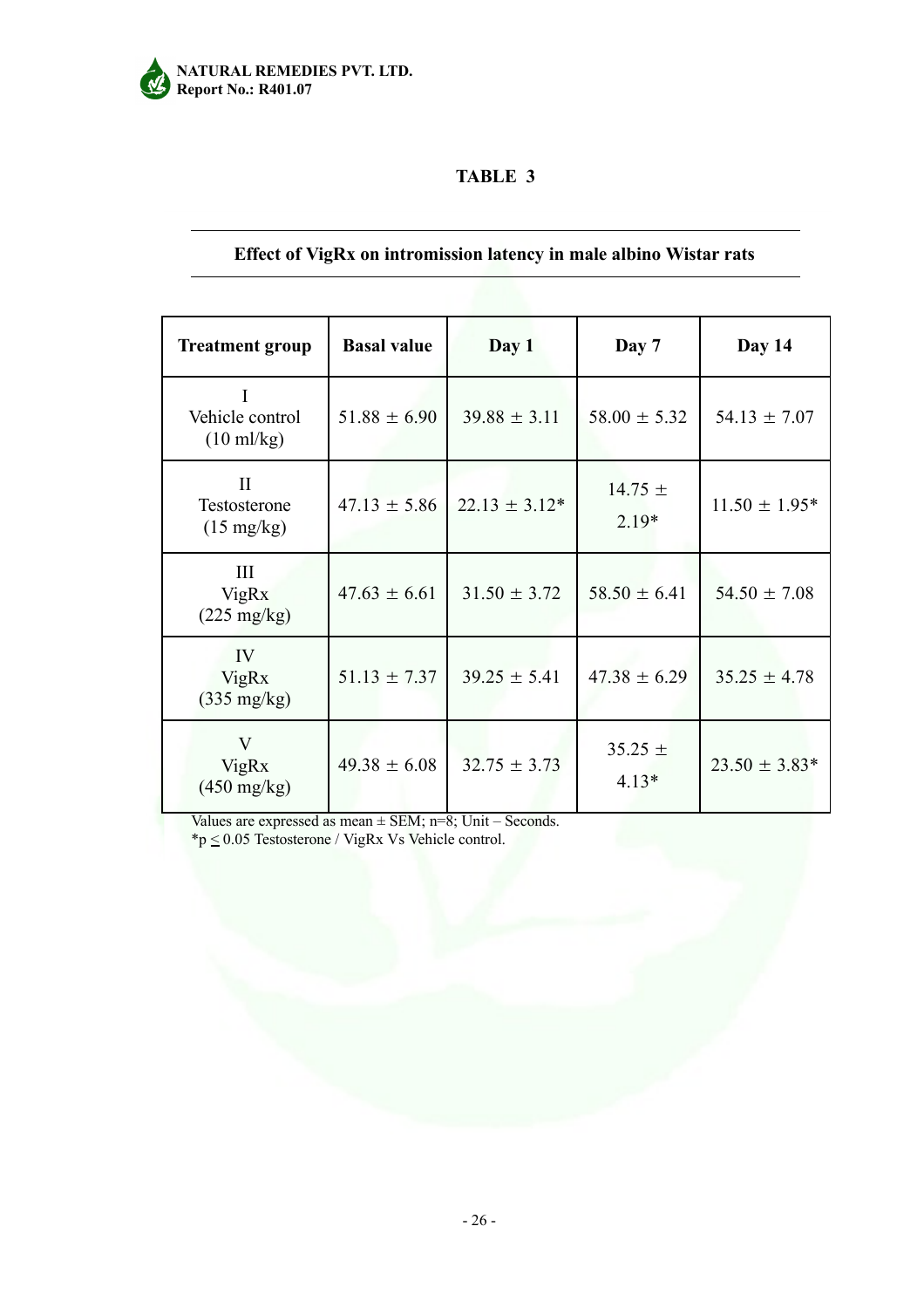

## **Effect of VigRx on intromission frequency in male albino Wistar rats**

| <b>Treatment group</b>                               | <b>Basal value</b> | Day 1            | Day 7            | Day 14           |
|------------------------------------------------------|--------------------|------------------|------------------|------------------|
| I<br>Vehicle control<br>$(10 \text{ ml/kg})$         | $28.00 \pm 2.75$   | $30.50 \pm 2.71$ | $25.88 \pm 3.71$ | $27.75 \pm 3.07$ |
| $\mathbf{I}$<br>Testosterone<br>$(15 \text{ mg/kg})$ | $35.88 \pm 3.14$   | $27.50 \pm 3.63$ | $32.75 \pm 2.04$ | $27.25 \pm 3.60$ |
| III<br><b>VigRx</b><br>$(225 \text{ mg/kg})$         | $30.25 \pm 3.46$   | $32.13 \pm 3.44$ | $32.25 \pm 3.56$ | $27.25 \pm 3.10$ |
| IV<br>VigRx<br>$(335 \text{ mg/kg})$                 | $26.75 \pm 1.69$   | $29.75 \pm 2.20$ | $25.75 \pm 3.27$ | $25.63 \pm 1.75$ |
| V<br>VigRx<br>$(450 \text{ mg/kg})$                  | $33.63 \pm 1.63$   | $32.13 \pm 3.26$ | $31.88 \pm 2.32$ | $29.25 \pm 1.74$ |

Values are expressed as mean  $\pm$  SEM; n=8; Unit – Numbers.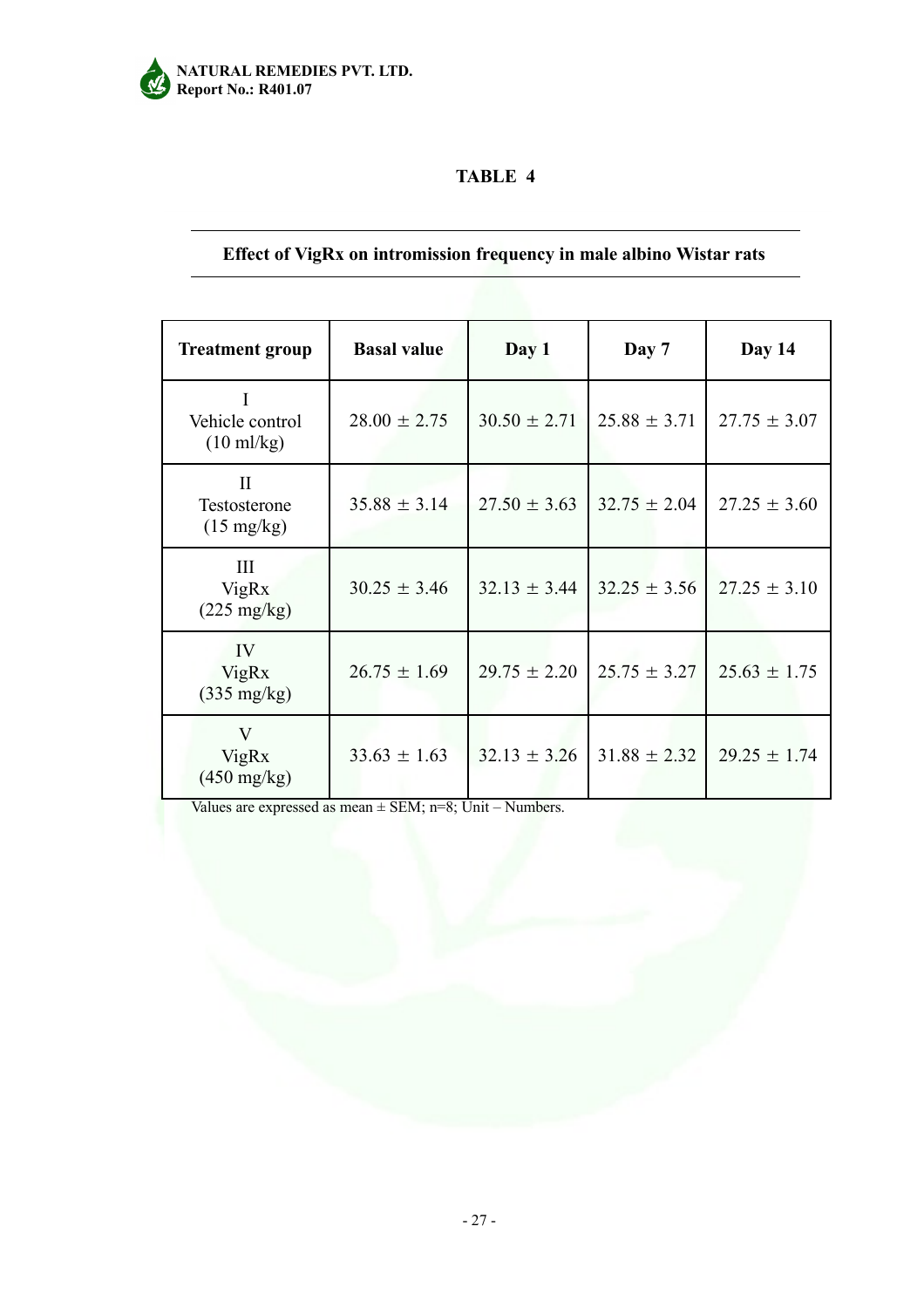

## **Effect of VigRx on ejaculation latency in male albino Wistar rats**

| <b>Treatment group</b>                                    | <b>Basal value</b>    | Day 1                 | Day 7                    | Day 14                   |
|-----------------------------------------------------------|-----------------------|-----------------------|--------------------------|--------------------------|
| Vehicle control<br>$(10 \text{ ml/kg})$                   | 537.50 $\pm$<br>26.31 | $664.25 \pm$<br>61.60 | $650.63 \pm 77.28$       | $674.00 \pm 30.49$       |
| $\mathbf{I}$<br>Testosterone<br>$(15 \text{ mg/kg})$      | 477.50 $\pm$<br>35.59 | 446.38 $\pm$<br>52.29 | $205.13 \pm$<br>$41.67*$ | $178.50 \pm$<br>22.68*   |
| III<br><b>VigRx</b><br>$(225 \text{ mg/kg})$              | 464.25 $\pm$<br>48.53 | 433.13 $\pm$<br>43.61 | $426.63 \pm 66.69$       | $378.75 \pm$<br>$44.01*$ |
| IV<br>VigRx<br>$(335 \text{ mg/kg})$                      | $502.75 \pm$<br>53.43 | 507.88 $\pm$<br>60.25 | $516.75 \pm 52.31$       | 424.13 $\pm$<br>$34.47*$ |
| $\overline{\mathbf{V}}$<br>VigRx<br>$(450 \text{ mg/kg})$ | 548.63 $\pm$<br>59.00 | 675.75 $\pm$<br>69.66 | $435.13 \pm 48.01$       | $375.50 \pm$<br>35.85*   |

Values are expressed as mean  $\pm$  SEM; n=8; Unit – Seconds. \*p  $\leq$  0.05 Testosterone / VigRx Vs Vehicle control.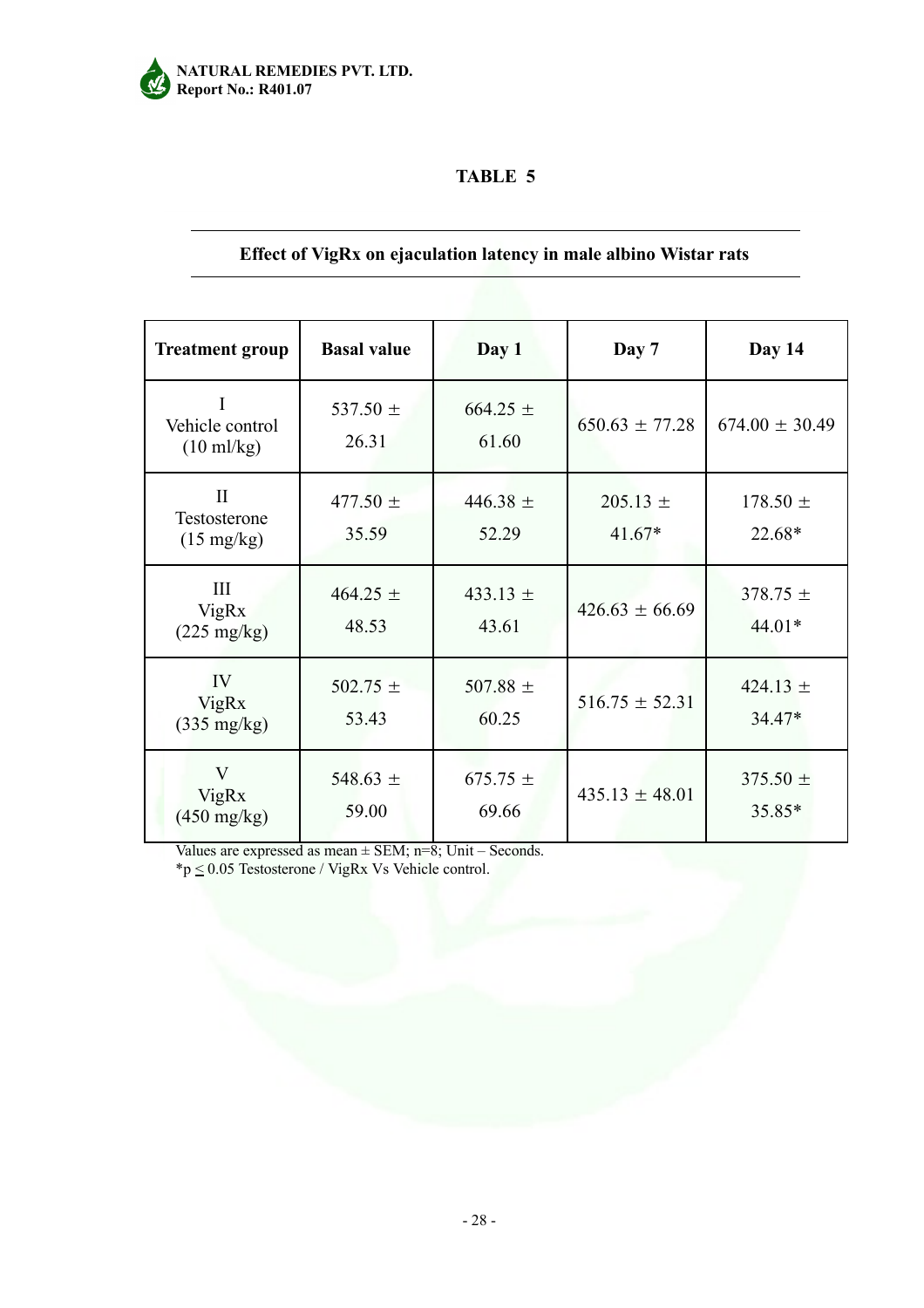

## **Effect of VigRx on ejaculation frequency in male albino Wistar rats**

| <b>Treatment group</b>                               | <b>Basal value</b> | Day 1           | Day 7             | Day 14           |
|------------------------------------------------------|--------------------|-----------------|-------------------|------------------|
| Ι<br>Vehicle control<br>$(10 \text{ ml/kg})$         | $2.50 \pm 0.19$    | $1.75 \pm 0.31$ | $2.50 \pm 0.19$   | $2.25 \pm 0.37$  |
| $\mathbf{I}$<br>Testosterone<br>$(15 \text{ mg/kg})$ | $2.50 \pm 0.19$    | $2.75 \pm 0.25$ | $3.13 \pm 0.23$   | $3.88 \pm 0.23*$ |
| III<br><b>VigRx</b><br>$(225 \text{ mg/kg})$         | $2.63 \pm 0.26$    | $2.38 \pm 0.38$ | $2.75 \pm 0.45$   | $3.00 \pm 0.38$  |
| IV<br><b>VigRx</b><br>$(335 \text{ mg/kg})$          | $2.50 \pm 0.33$    | $2.38 \pm 0.32$ | $2.75 \pm 0.25$   | $3.13 \pm 0.30$  |
| V<br>VigRx<br>$(450 \text{ mg/kg})$                  | $2.50 \pm 0.33$    | $2.38 \pm 0.32$ | $3.38 \pm 0.18^*$ | $3.25 \pm 0.25$  |

Values are expressed as mean  $\pm$  SEM; n=8; Unit – Numbers.

\*p  $\leq$  0.05 Testosterone / VigRx Vs Vehicle control.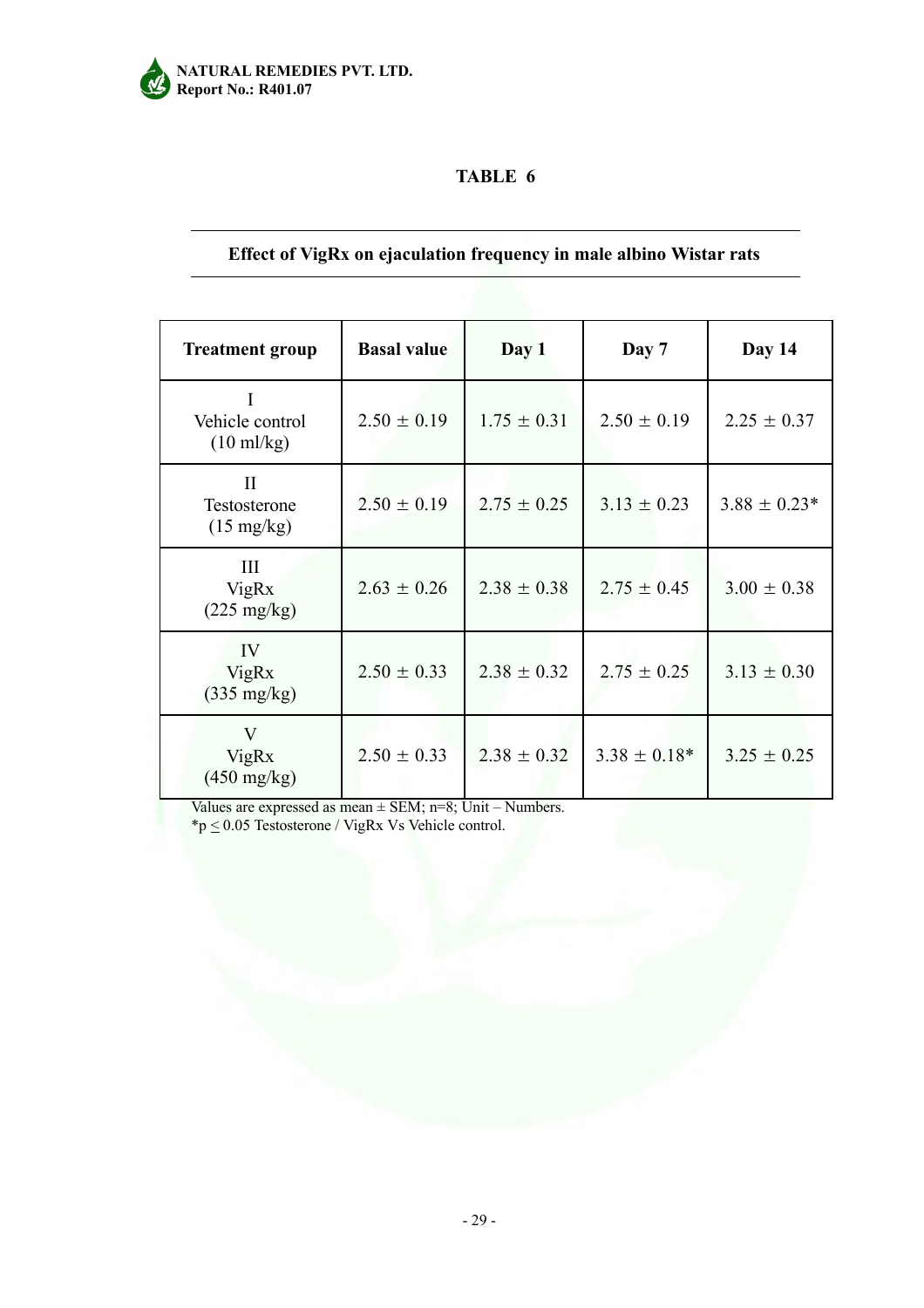

## **Effect of VigRx on post ejaculatory interval in male albino Wistar rats**

| <b>Treatment group</b>                                    | <b>Basal value</b>    | Day 1                 | Day 7              | Day 14              |
|-----------------------------------------------------------|-----------------------|-----------------------|--------------------|---------------------|
| I<br>Vehicle control<br>$(10 \text{ ml/kg})$              | 348.75 $\pm$<br>21.87 | 431.50 $\pm$<br>27.91 | $373.50 \pm 17.60$ | $423.75 \pm 17.28$  |
| $\mathbf{H}$<br>Testosterone<br>$(15 \text{ mg/kg})$      | $383.25 \pm$<br>24.55 | $382.25 \pm$<br>29.40 | $356.25 \pm 10.68$ | $316.25 \pm 9.34*$  |
| III<br><b>VigRx</b><br>$(225 \text{ mg/kg})$              | $310.88 \pm$<br>21.17 | $385.75 \pm$<br>28.42 | $391.50 \pm 20.08$ | $355.25 \pm 12.35*$ |
| IV<br><b>VigRx</b><br>$(335 \text{ mg/kg})$               | 355.50 $\pm$<br>21.10 | $354.13 \pm$<br>16.35 | $339.88 \pm 21.44$ | $347.75 \pm 16.68*$ |
| $\overline{\mathsf{V}}$<br>VigRx<br>$(450 \text{ mg/kg})$ | $349.13 \pm$<br>30.31 | $346.50 \pm$<br>18.31 | $341.88 \pm 19.20$ | $353.25 \pm 19.21*$ |

Values are expressed as mean  $\pm$  SEM; n=8; Unit – Seconds.  $np \leq 0.05$  Testosterone / VigRx Vs Vehicle control.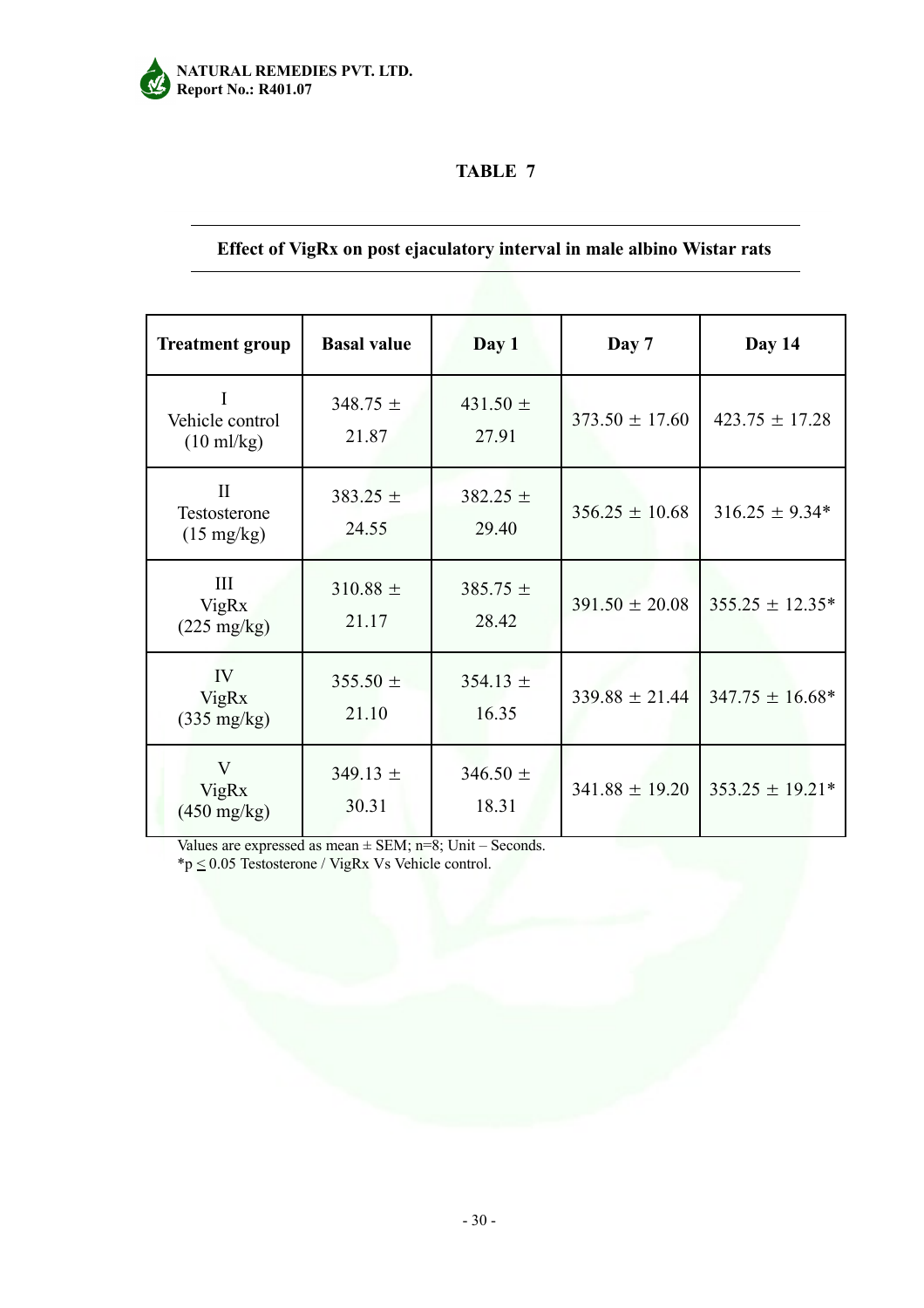

## **Effect of VigRx on testosterone level in male albino Wistar rats**

| <b>Treatment group</b>                               | <b>Testosterone</b> (ng/ml) |
|------------------------------------------------------|-----------------------------|
| Vehicle control<br>$(10 \text{ ml/kg})$              | $3.54 \pm 0.96$             |
| $\mathbf{I}$<br>Testosterone<br>$(15 \text{ mg/kg})$ | $23.00 \pm 1.83*$           |
| III<br>VigRx<br>$(225 \text{ mg/kg})$                | $2.45 \pm 0.31$             |
| IV<br><b>VigRx</b><br>$(335 \text{ mg/kg})$          | $4.66 \pm 0.89$             |
| V<br>VigRx<br>$(450 \text{ mg/kg})$                  | $5.93 \pm 1.61$             |

Values are expressed as mean  $\pm$  SEM; n=8.

\*p  $\leq$  0.05 Testosterone / VigRx Vs Vehicle control.